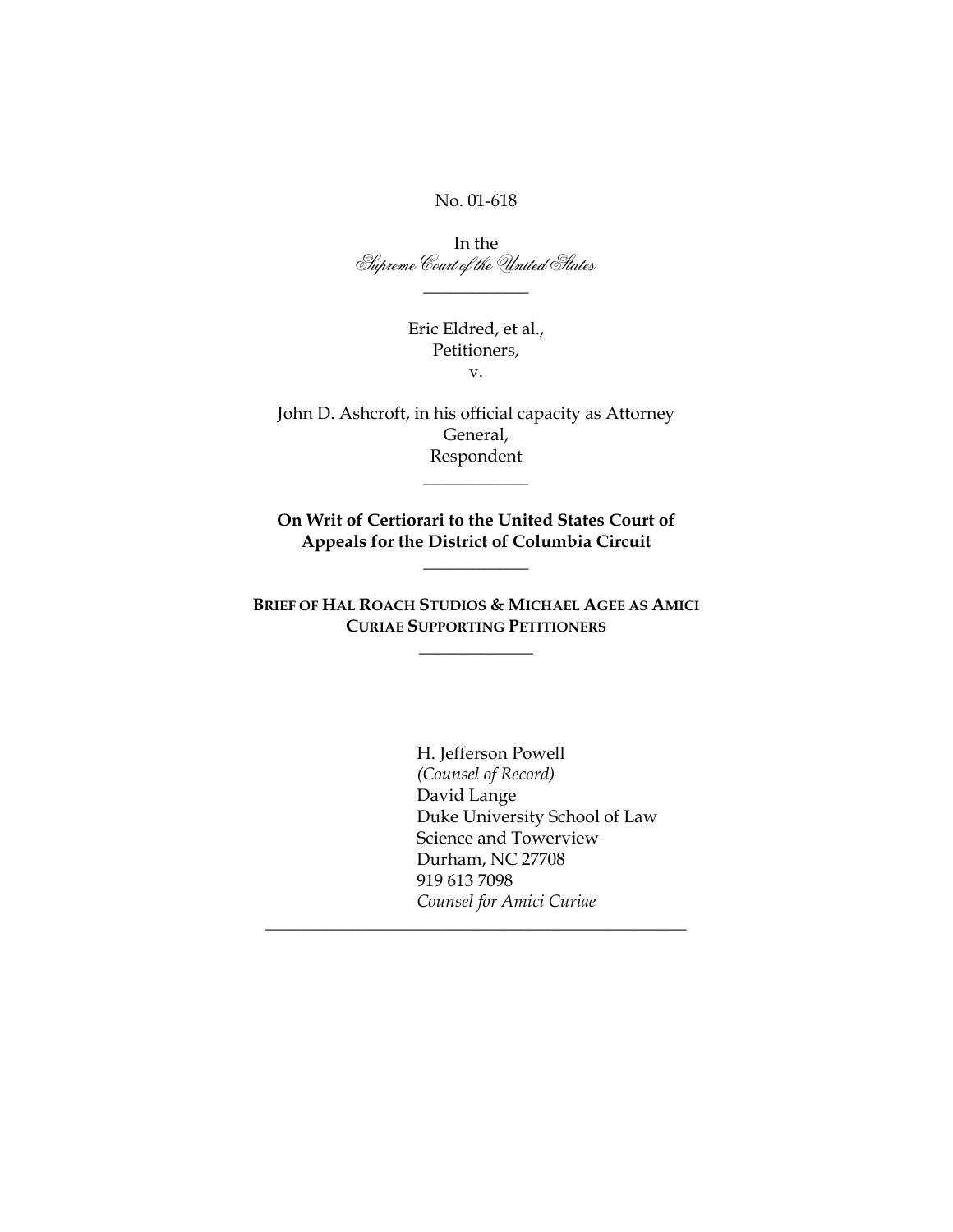### **CONTENTS**

| SUMMARY OF ARGUMENT: "A POSTERITY THAT NEVER                                                                                                                                                                                                                                  |  |  |  |  |
|-------------------------------------------------------------------------------------------------------------------------------------------------------------------------------------------------------------------------------------------------------------------------------|--|--|--|--|
| ARGUMENT $\ldots \ldots \ldots \ldots \ldots \ldots \ldots \ldots \ldots \ldots \ldots \ldots$                                                                                                                                                                                |  |  |  |  |
| The Copyright Clause imposes limits on Congress's<br>I.<br>power to create exclusive rights. Those rights must<br>be for limited times and must promote the progress<br>The CTEA's retrospective term<br>of science.<br>extension is outside of those limits and is therefore |  |  |  |  |
| A. The only congressional justification for<br>retrospective term extension that is potentially<br>relevant to "promot[ing] the Progress" is the                                                                                                                              |  |  |  |  |
| B. The film preservation rationale is logically and<br>legally unsound $\ldots \ldots \ldots \ldots \ldots \ldots \ldots$ 6                                                                                                                                                   |  |  |  |  |
| 1. Giving incentives for film preservation<br>through retrospective term extension is not<br>within the ambit of Congress's power to<br>promote the progress of science by<br>encouraging the creation of original works . 6                                                  |  |  |  |  |
| The argument that the CTEA is justified by<br>2.<br>the need to encourage digitization and<br>"media migration" is an argument without a                                                                                                                                      |  |  |  |  |

i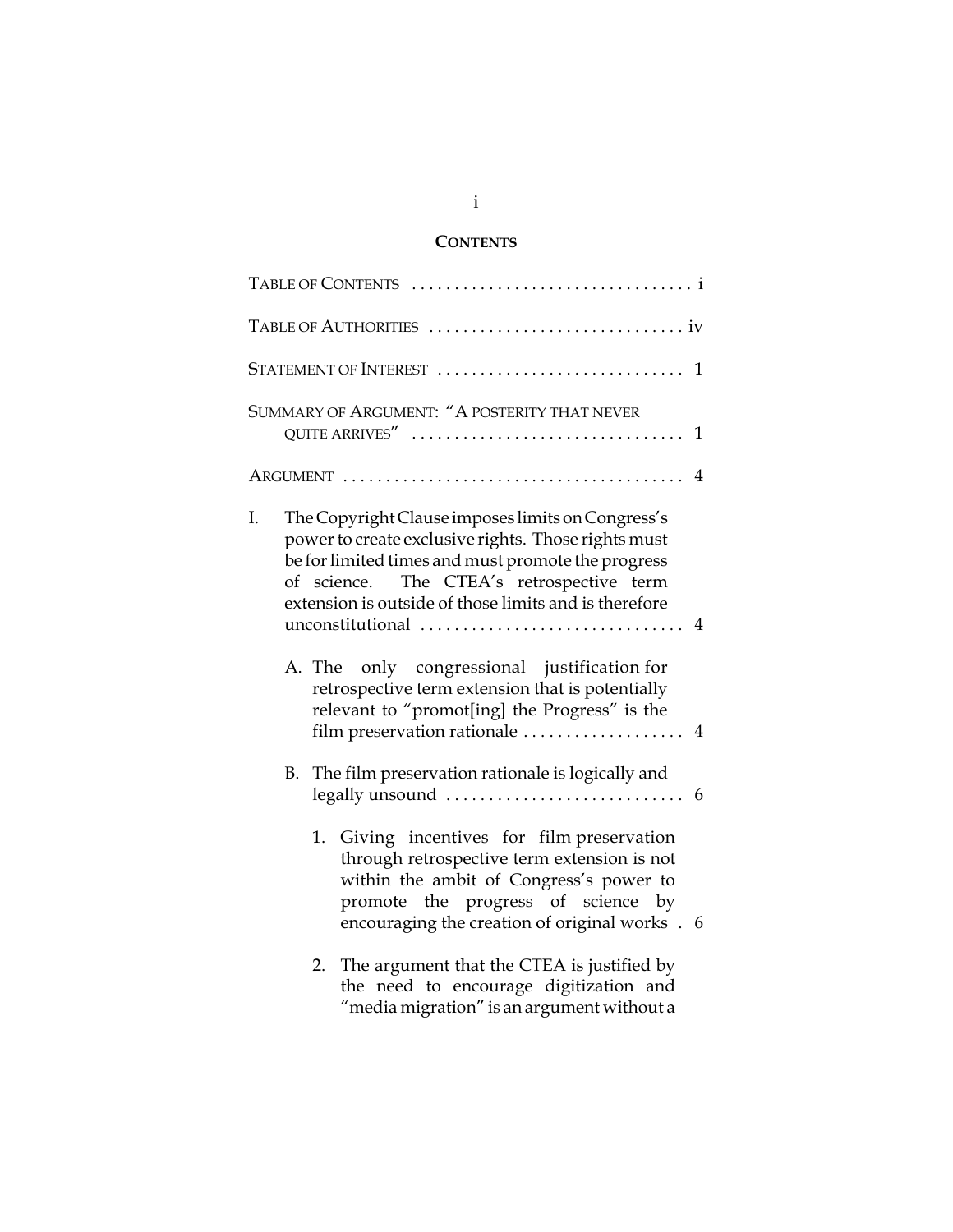|    |    | limiting principle and thus flies in the face of                                                                                                                                                                  |    |
|----|----|-------------------------------------------------------------------------------------------------------------------------------------------------------------------------------------------------------------------|----|
|    | 3. | Even if term extension did inspire film<br>preservation, this would not be sufficient<br>reason retrospectively to extend the<br>copyright term in every medium                                                   | 9  |
|    |    | C. The CTEA actually impedes public access to<br>our film heritage and hurts film preservation,<br>restoration and digitization                                                                                   | 10 |
|    | 1. | Copyright term extension does not promote<br>film preservation but instead reduces<br>preservationists' incentives and limits public<br>$access$ to films $\dots \dots \dots \dots \dots \dots \dots \dots \dots$ | 10 |
|    | 2. | Copyright term extension undeniably deters<br>or impedes preservation of the numerical<br>majority of deteriorating films, the "orphan"<br>works                                                                  | 14 |
|    | 3. | The CTEA's term extension does not<br>effectively spur restoration or digitization for<br>the remaining minority of American films.                                                                               | 18 |
|    | 4. | The CTEA effectively undermines the<br>deposit requirements of the Copyright Act. 21                                                                                                                              |    |
|    | 5. | The Congressional findings cannot sustain<br>the legislation $\dots \dots \dots \dots \dots \dots \dots \dots$ 23                                                                                                 |    |
| П. |    | The retrospective portion of the CTEA violates the                                                                                                                                                                |    |

ii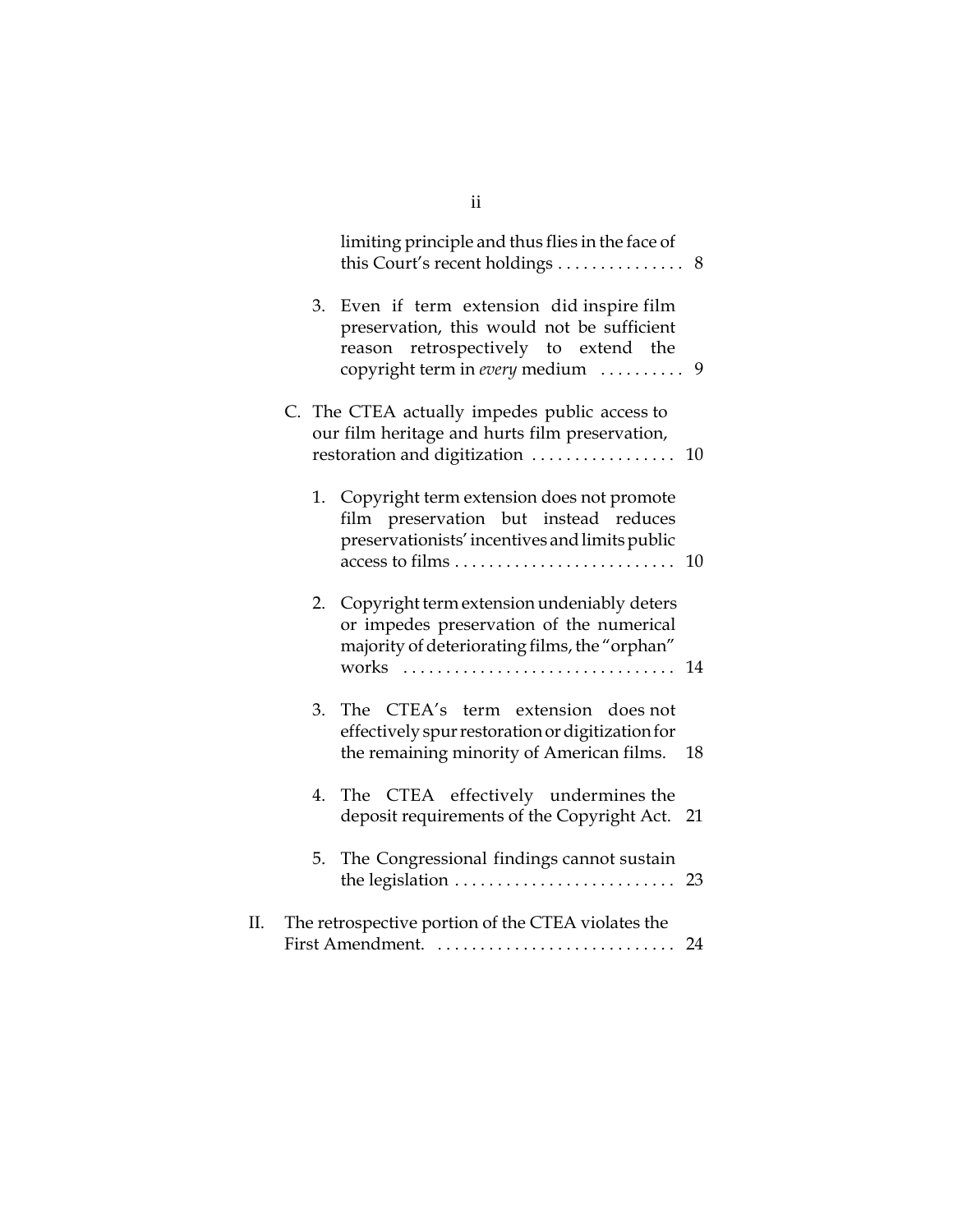| A. The CTEA is subject to First Amendment<br>heightened scrutiny that its retrospective<br>portion is incapable of meeting.  24                                                                                                                                                                                                 |    |
|---------------------------------------------------------------------------------------------------------------------------------------------------------------------------------------------------------------------------------------------------------------------------------------------------------------------------------|----|
| 1. The important government interest used to<br>justify the CTEA's retrospective extension<br>must both be within the scope of the<br>Copyright Clause and be furthered by the<br>extension of subsisting copyrights. The only<br>"interest" which has any potential to meet<br>both of these criteria is the film preservation |    |
|                                                                                                                                                                                                                                                                                                                                 |    |
| Retrospective term extension of all<br>2.<br>copyrights is more restrictive than necessary<br>to secure the asserted goal of film                                                                                                                                                                                               |    |
|                                                                                                                                                                                                                                                                                                                                 | 28 |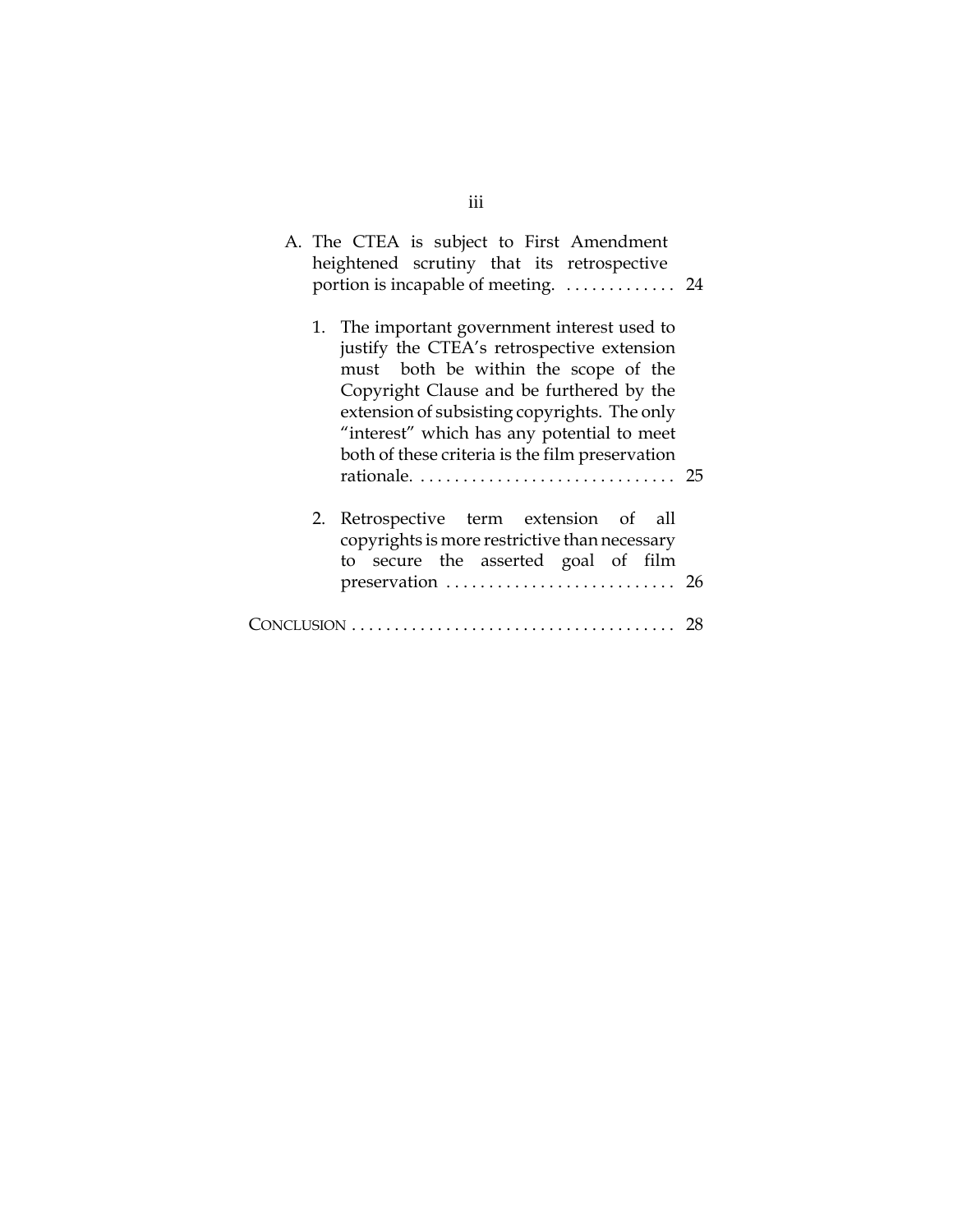### **TABLE OF AUTHORITIES**

# **Cases: Page**

| Eldred v. Reno, 239 F.3d 372 (D.C. Cir.2001)  6, 29                             |
|---------------------------------------------------------------------------------|
| Feist Publications, Inc. v. Rural Telephone Service Co., 449 U.S.               |
| $340(1991) \ldots \ldots \ldots \ldots \ldots \ldots \ldots \ldots \ldots$<br>7 |
| Fox Film Corp. v. Doyal, 286 U.S. 123 (1932)  10                                |
| Graham v. John Deere Co. of Kan. City, 383 U.S. 1                               |
|                                                                                 |
| Harper & Row v. Nation Enter., 471 U.S. 539 (1985)  3, 27                       |
| Hodel v. Virgina. Surface Min. and Reclamation Ass'n, Inc.,                     |
|                                                                                 |
|                                                                                 |
| Transamerica Corporation v. United States, 902 F.2d 1540                        |
|                                                                                 |
|                                                                                 |
| Turner Broadcasting System, Inc. v. FCC, 512 U.S. 662 (1994)                    |
|                                                                                 |
| Twentieth Century Music Corp. v. Aiken, 422 U.S. 151 (1975)                     |
|                                                                                 |
| United States v. Lopez, 514 U.S. 549 (1995)  9, 23                              |
| United States v. Morrison, 529 U.S. 598 (2000)  4, 9, 23                        |
| United States v. O'Brien, 391 U.S. 367 (1968)  25, 26                           |
|                                                                                 |
| Universal City Studios, Inc. v. Corley, 273 F.3d 429 (2nd Cir.<br>25            |
| Ward v. Rock Against Racism, 491 U.S. 781 (1989)<br>26                          |

# **Statutes and Congressional Materials:**

| Copyright Term Extension Act of 1995: Hearing on S. 483 |  |
|---------------------------------------------------------|--|
| Before the Senate Judiciary Comm., 104th Cong. (1995) 5 |  |
|                                                         |  |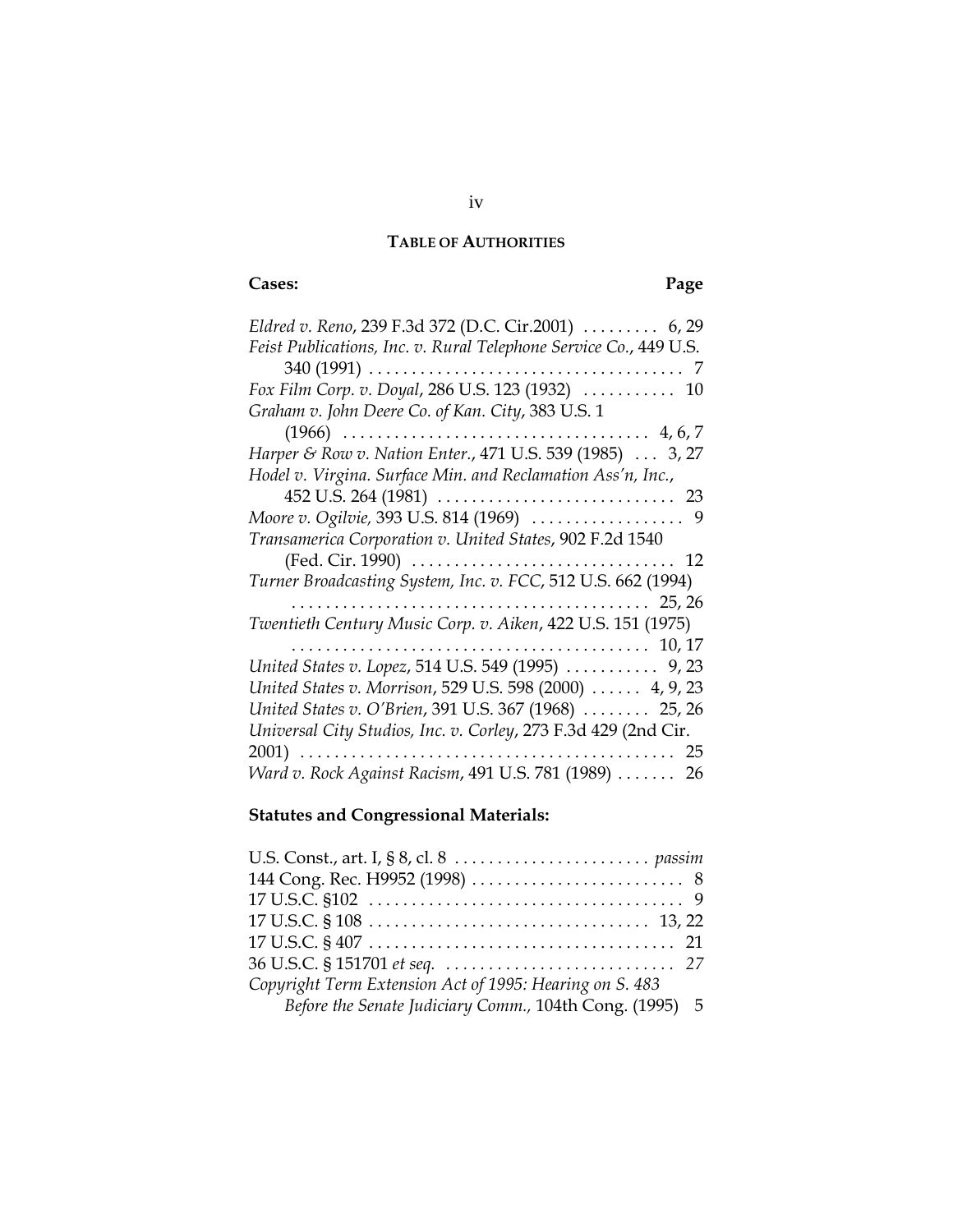## **TABLE OF AUTHORITIES** (continued)

# **Miscellaneous:**

v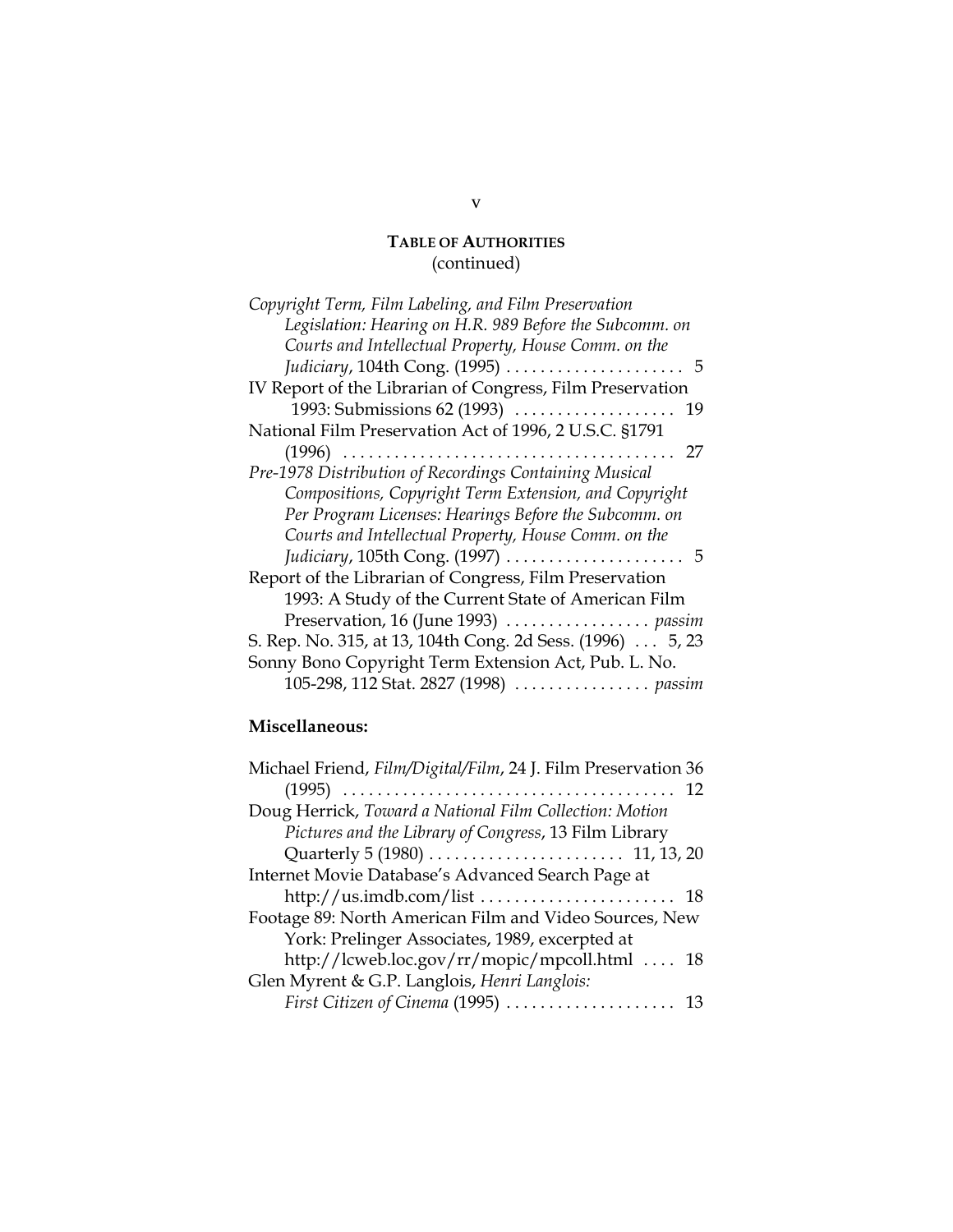## **TABLE OF AUTHORITIES** (continued)

| Glen Myrent, Ma vie d'architecte paysagiste: entretien avec la |
|----------------------------------------------------------------|
| conservateur de la George Eastman House, 19                    |
|                                                                |
| Charles Grimm, A History of Early Nitrate Testing and          |
| Storage, 1910-1945, The Moving Image 21 (2001) . 11            |
| L. Ray Patterson, Eldred v. Reno: an Example of the Law of     |
| Unintended Consequences, 8 J. Intell. Prop. L. 223 (2001)      |
| 7<br>.                                                         |
| David Pierce, The Legion of the Condemned: Why American        |
| Silent Films Perished, 9 Film History5, 9 (1997) 13            |
| Redefining Film Preservation: A National Plan;                 |
| Recommendations of the Librarian of Congress in                |
| consultation with the National Film Preservation Board         |
| (Annette Melville & Scott Simmon, eds., 1994) . 11, 15         |
| Steven Schiffman, Movies in the Public Domain: A Threatened    |
| <i>Species,</i> 20 Colum.-VLA J.L. & Arts 663 (1996)  16       |
| Anthony Slide, Nitrate Won't Wait: A History of Film           |
| Preservation in the United States $(1993)$ 11, 12, 15          |
| Charles H. Tarbox, Lost Films: 1895-1917 (1983)  11            |
| 10 Stephen Prince, History of American Cinema, 1980-1989       |
| 19<br>$(2000)$                                                 |
| Frank Thompson, Lost Films: Important Movies                   |
| That Disappeared (1996)<br>11                                  |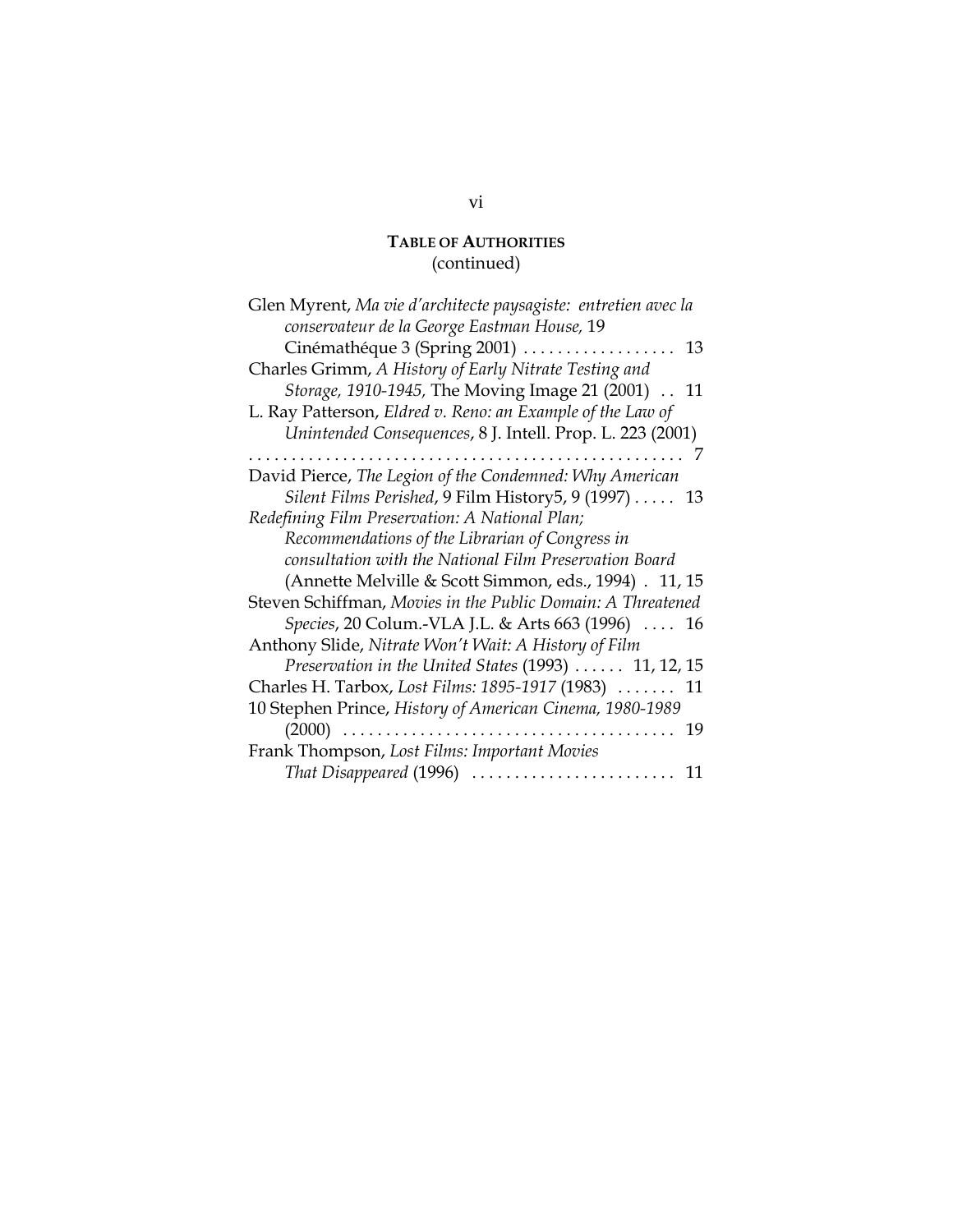#### **STATEMENT OF INTEREST**

This brief *amici curiae* in support of Petitioners is submitted under Rule 37 of the Rules of this Court by Hal Roach Studios and by Michael Agee, its Chairman.<sup>1</sup> Mr. Agee is recognized as one of the leading film restorationists in the country, and has devoted his professional life to the restoration of fragile and classic film and television productions. Hal Roach Studios is one of the leading restorers and proprietors of pre-1930 films. Under Mr. Agee's direction, it has restored and holds rights to collections such as the pre-1931 Laurel and Hardy archive, as well as over sixty of the pre-1931 Hal Roach comedies. Mr. Agee himself restored the entire Laurel and Hardy "talking" body of work, comprising forty "shorts" and twelve feature films. Amici submit this brief in order to increase the Court's understanding of the ways in which the Copyright Term Extension Act frustrates the process of film preservation and restoration, impedes commercial and non-commercial attempts to give access to the nation's film heritage and restricts expression and preservation in a manner inconsistent with the Copyright Clause and the First Amendment.

#### **SUMMARY OF ARGUMENT "A POSTERITY THAT NEVER QUITE ARRIVES"**

The Sonny Bono Copyright Term Extension Act ("CTEA"), Pub. L. No. 105-298, 112 Stat. 2827, extends the term of existing copyrights by twenty years. This portion of

<sup>&</sup>lt;sup>1</sup> Letters from the parties consenting to the filing of this brief are on file with the Clerk of this Court. No counsel for a party authored this brief in whole or in part, and no person other than *amici curiae*, or their counsel, made a monetary contribution to the preparation or submission of this brief. Assistance in the preparation of this brief was provided by the Program in Intellectual Property and the Public Domain at Duke University School of Law, and in particular by Senior Fellow Daphne Keller.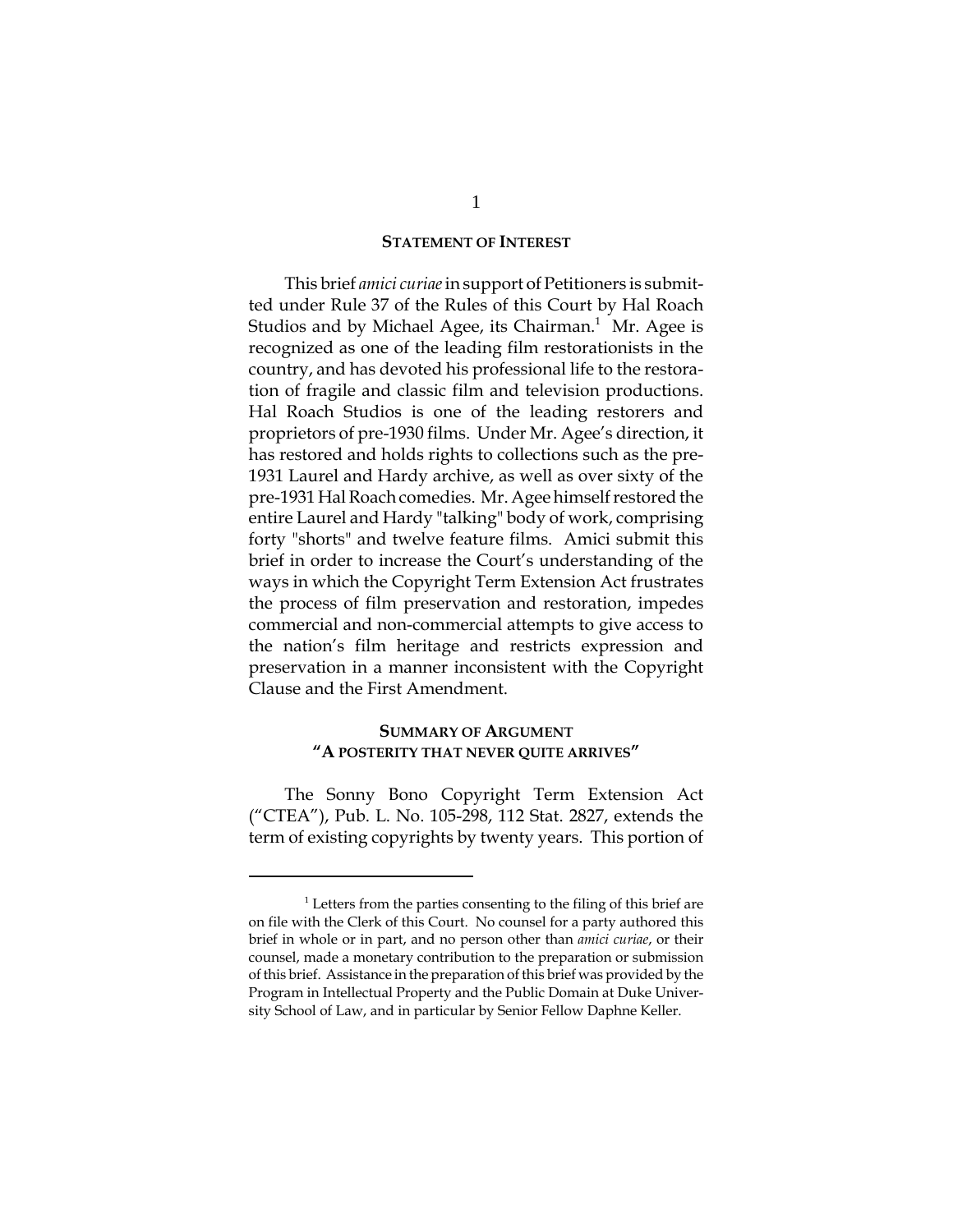the statute exceeds the limits of the Copyright Clause's grant of power. It is also subject to heightened First Amendment scrutiny, a scrutiny that it cannot meet.

Though several justifications for retrospective term extension are offered in the legislative record, only one has even an arguable connection to Congress's power under the Copyright Clause: that retrospective term extension is necessary to provide copyright holders with incentives to maintain, restore and digitize fragile works, particularly motion pictures. It is thus not surprising that much stress has been laid on the preservation rationale; this is the only possible justification of the retrospective portion of the CTEA. But possible does not mean actual. Both legally and factually, the preservation rationale, too, turns out to be fatally flawed.

In this brief, amici show that the preservation rationale is outside of the Copyright Clause's grant of power, and that restoration of a few works in one medium cannot be a constitutional basis for extending the copyrights of all works in all media. However even if the preservation rationale were within the boundaries of the Copyright Clause, the effects of the CTEA run in exactly the opposite direction. Review of the actual world of film restoration and preservation reveals that the undeniable effect of the CTEA is to sequester an entire generation of American culture while actively harming film preservation efforts. The CTEA directly impedes restoration of the numerical majority of American films, the so-called "orphan works", the very portion of our film heritage which the Library of Congress identifies as being in the most urgent need of restoration. *Report of the Librarian of Congress, Film Preservation 1993: A Study of the Current State of American Film Preservation*, 5 (1993) [hereinafter "*Librarian of Congress Report*"]. Those who would preserve, restore and digitize this body of works are prevented from doing so by the tangle of rights surrounding the films. The clean blade of term expiration was supposed to cut through this thicket; the CTEA fertilizes it and extends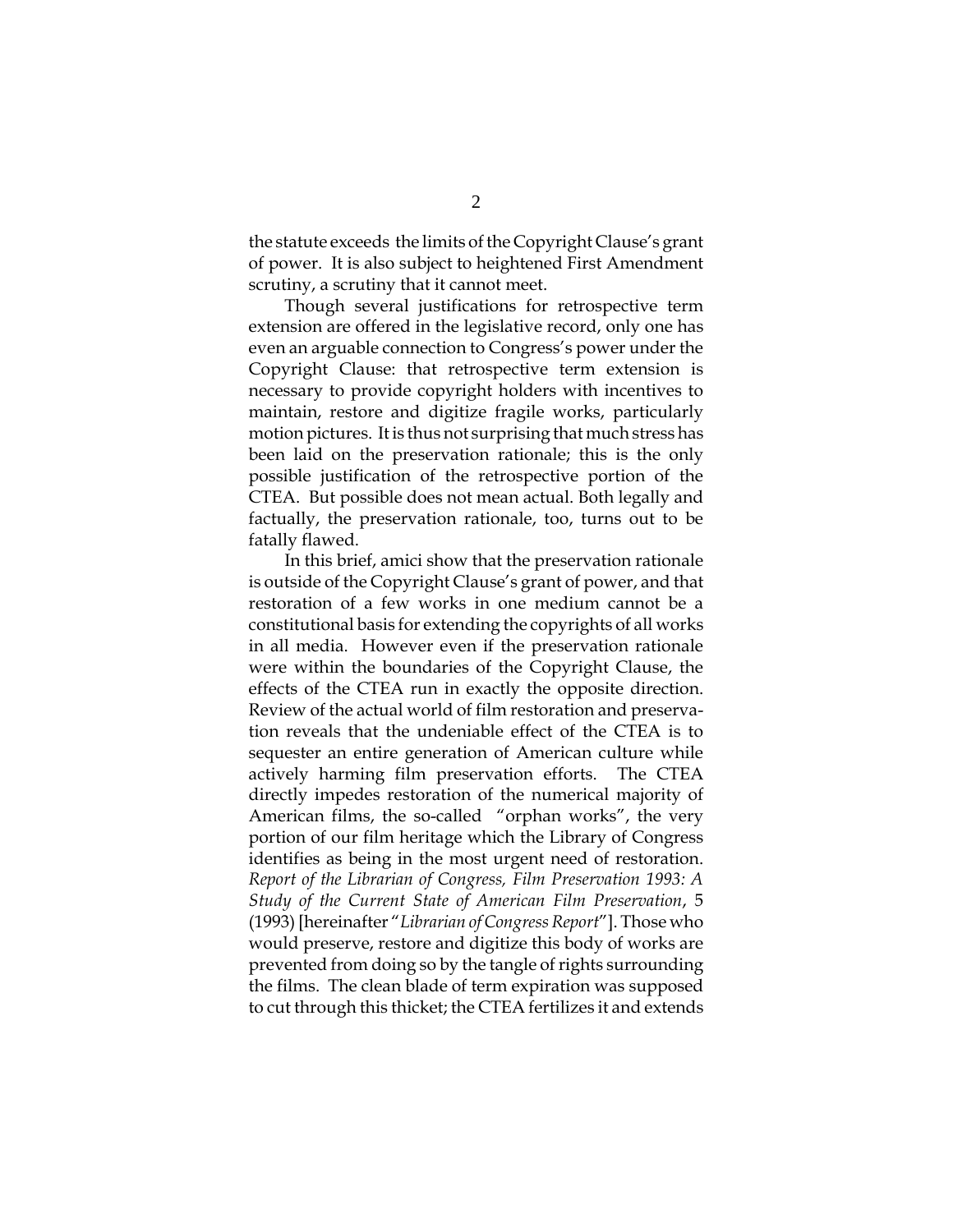it instead. The majority of commercial feature films owned by major studios fare little better. In each case, the CTEA's effects are particularly tragic because many of the films at risk will not survive for another twenty years. This error is not reversible.

At the same time, the CTEA impedes access to, and productive use of, the enormous holdings of film in the nation's archives. Films restored at the public's expense are now kept inaccessible to the public for *another* twenty years. In 1993 the Librarian of Congress's report on film preservation observed ruefully that because of the legal restrictions on making films available, "[f]or many of those seeking copies of films, archivists can look as if they are perversely saving films for a posterity that never quite arrives." *Librarian of Congress Report,supra,* at 47. Thanks to the CTEA, posterity will be postponed for another twenty years.

"Copyright", this Court has said, "is the engine of free expression." *Harper & Row v. Nation Enter.,* 471 U.S. 539, 558 (1985). As such it is sometimes mistakenly thought to be immune from First Amendment scrutiny. The Court below took this view. But in this case, the engine has run and has produced its products. The retrospective portion of the CTEA is a naked state restriction of expressive conduct, a restriction which does not pretend to produce incentives for original expression. Therefore it is subject to heightened First Amendment scrutiny, scrutiny which it cannot meet. Even if film restoration were an important government interest within the range of Congress's copyright power, and even if the CTEA furthered that goal rather than dramatically setting it back, the retrospective portion of the CTEA could hardly be said to achieve its goal in a manner no more restrictive than necessary. It locks up an entire generation of American culture, all original works in all media, in order to try – and fail – to save a tiny minority of works in one medium.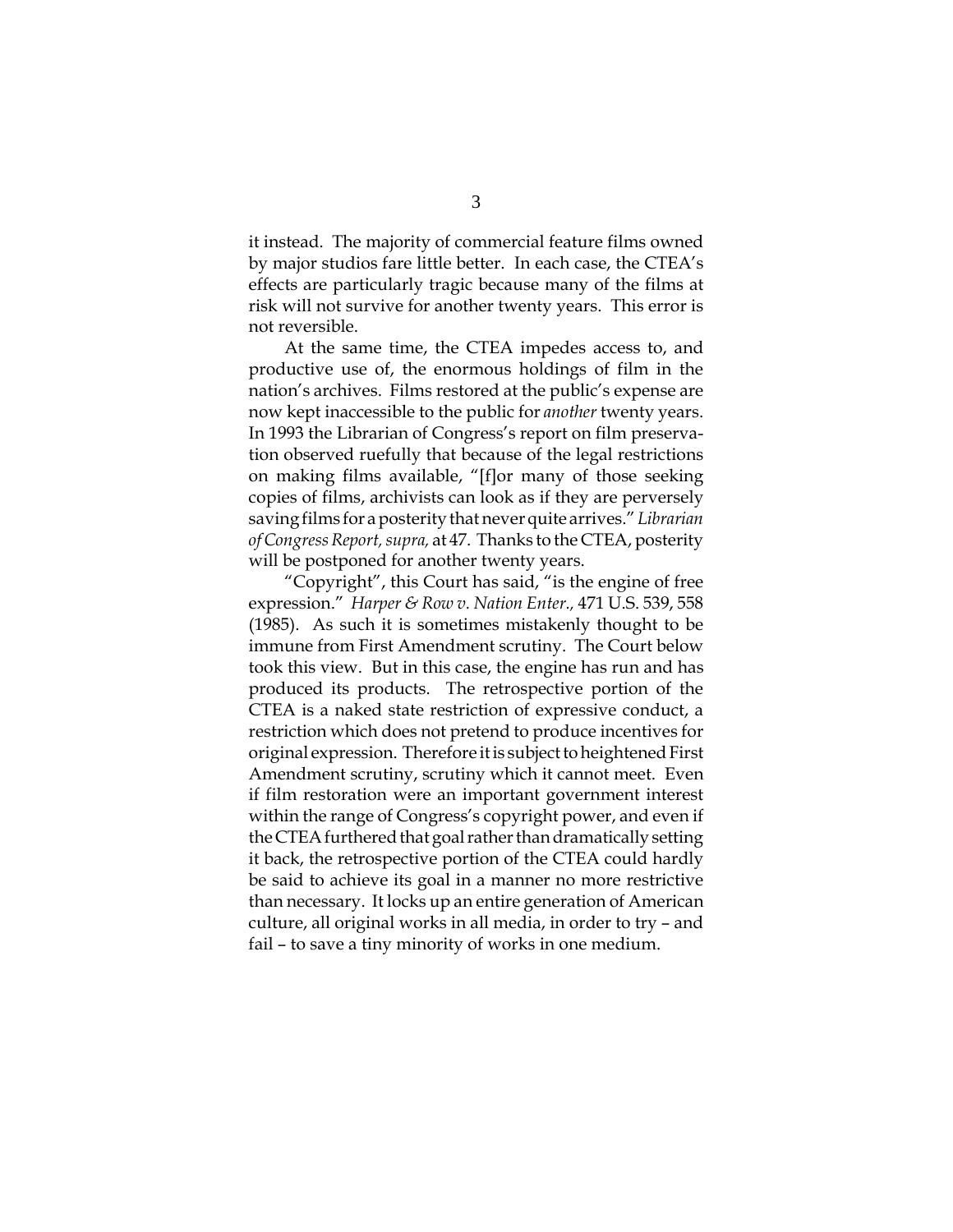#### **ARGUMENT**

**I. The Copyright Clause imposes limits on Congress's power to create exclusive rights. Those rights must be for limited times and must promote the progress of science. The CTEA's retrospective term extension is outside of those limits and is therefore unconstitutional.**

The Constitution gives Congress the power to "promote the Progress of Science" by granting "exclusive Right[s]" "to Authors" for "limited Times." U.S. Const., art. I, § 8, cl. 8. This clause is both "a grant of power and a limitation." *Graham v. John Deere Co.*, 383 U.S. 1, 7 (1966). The CTEA extends the term of existing copyrights by twenty years. Retrospectively extending the term of existing copyrights does not "promote the Progress" and falls outside the limitations imposed by the Constitution. The copyrighted works already exist; clearly the legal monopoly was sufficient to encourage their creation. In extending this monopoly over existing works for another twenty years, Congress is not offering incentives for the creation of original work. It is simply granting windfall profits with one hand while restricting expressive activity with the other. Neither the Copyright Clause nor the First Amendment countenances such action.

#### **A. The only congressional justification for retrospective term extension that is potentially relevant to "promot[ing] the Progress" is the film preservation rationale.**

Precisely because the retrospective extension of existing rights has no connection to the constitutional goals of the Copyright Clause that is "visible to the naked eye", Congressional findings about the goals of the statute assume greater importance. *United States v. Morrison*, 529 U.S. 598, 614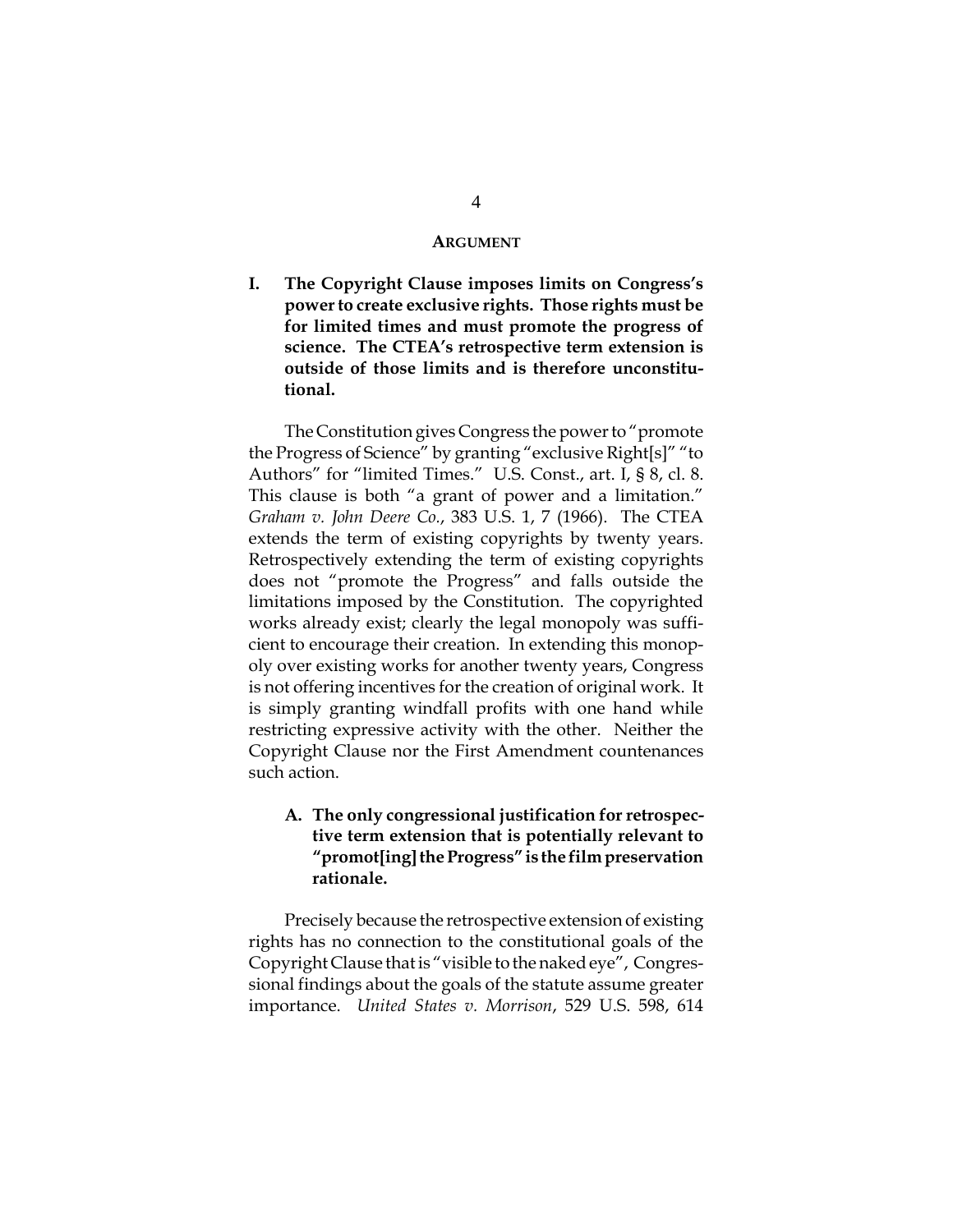(2000). Congress declared a number of purposes behind the CTEA, ranging from the constitutionally risible (providing for two generations of the author's heirs) to the questionably international (harmonization with the European Union). Even as to the prospective portion of the CTEA, amici would argue that these purposes are not sufficient to meet the standards set up by the Copyright Clause or the First Amendment; as to the retrospective portion they offer no justification whatsoever. Retrospective "harmonization" does not induce greater creativity in the past. Even if one believed that increased generosity to an author's heirs would yield greater incentives for the future, extension of the copyright term over existing works provides no incentive effect at all.

Congress provides only one finding that could logically relate retrospective term extension to promoting progress, namely that term extension is supposed to create "incentives to preserve existing works", particularly film. $^2$  In fact, the

 $^2$ S. Rep. No. 315, at 13, 104<sup>th</sup> Cong. 2d Sess. (1996). Thirteen of the thirty-seven pieces of testimony given during the Senate and House hearings on copyright term extension referred to preservation problems. Of those thirteen, all but three exclusively addressed film preservation. The remainder talked generically about preserving "works." *See Copyright Term, Film Labeling, and Film Preservation Legislation: Hearing on H.R. 989 Before the Subcomm. on Courts and Intellectual Property, House Comm. on the Judiciary*, 104th Cong. (1995); *Copyright Term Extension Act of 1995: Hearing on S. 483 Before the Senate Judiciary Comm*., 104th Cong. (1995); and *Pre-1978 Distribution of Recordings Containing Musical Compositions, Copyright Term Extension, and Copyright Per Program Licenses: Hearings Before the Subcomm. on Courts and Intellectual Property, House Comm. on the Judiciary,* 105th Cong. (1997). In fact, film is the only medium which presents the combined problem to which term extension is supposed to be the solution; the problem of a particularly volatile medium prone to rapid degeneration coupled with a comparatively high cost of restoration and digitization. To a much lesser extent, analog audio tapes present some similar problems, but both the scope of the danger and the cost of remedying it are lower. The preservation and digitization issues really revolve around film and it is there that the remainder of the brief's analysis will concentrate.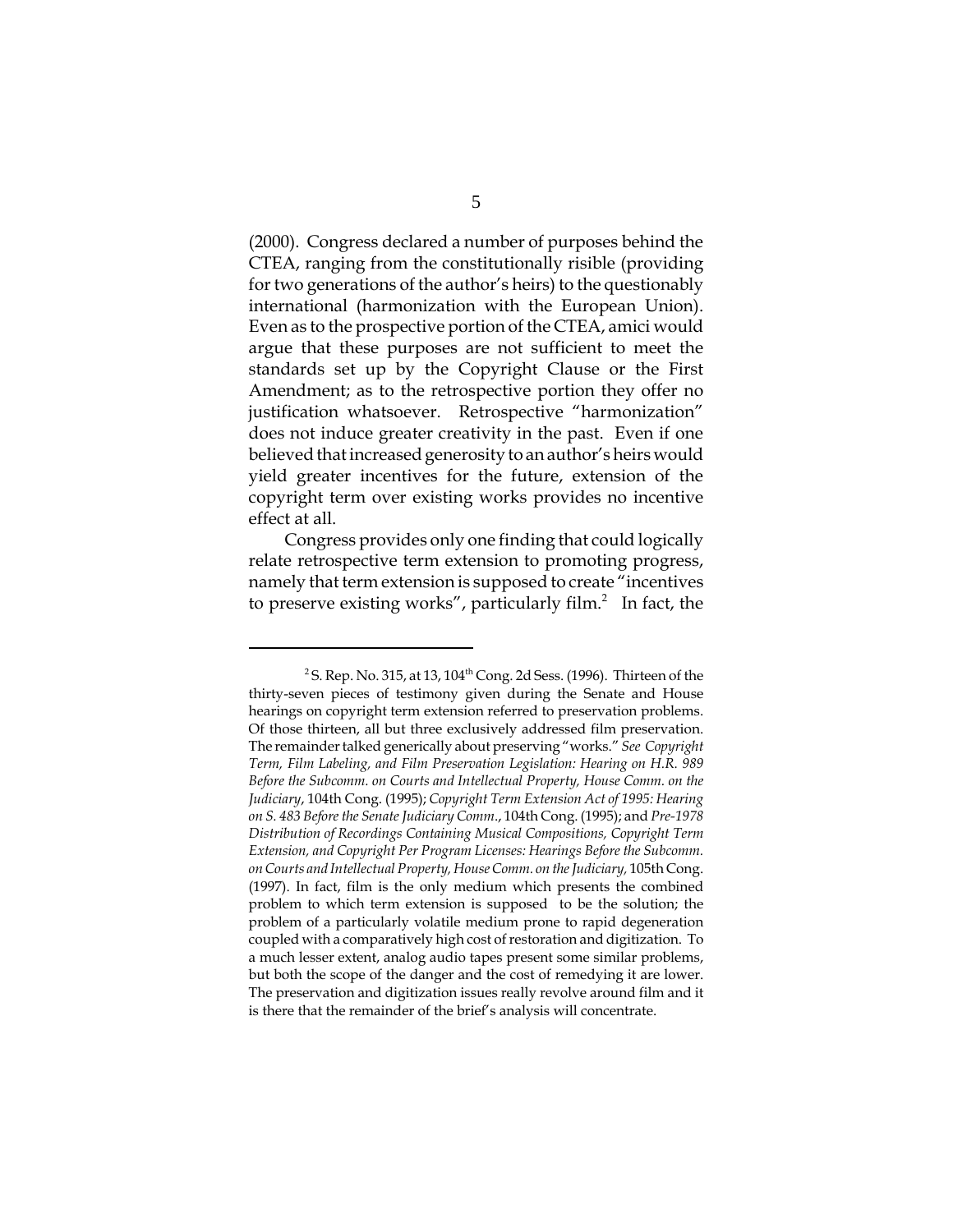Court of Appeals emphasized this finding in reaching its decision below:

The Congress found that extending the duration of copyrights on existing works would, among other things, give copyright holders an incentive to preserve older works, particularly motion pictures in need of restoration . . . If called upon to do so, therefore, we might well hold that the application of the CTEA to subsisting copyrights is "plainly adapted" and "appropriate" to "promot[ing] progress." *Eldred v. Reno*, 239 F.3d 372 at 378-79 (D.C. Cir. 2001) (alteration in original, citations omitted).

The film preservation rationale thus assumes particular importance in this case. It is there, and only there, that we find an argument that extending copyrights on existing works is necessary in order to achieve a constitutionally appropriate goal. As the discussion below will demonstrate, however, this argument is deeply flawed, both legally and factually.

- **B. The film preservation rationale is logically and legally unsound**.
	- **1. Giving incentives for film preservation through retrospective term extension is not within the ambit of Congress's power to promote the progress of science by encouraging the creation of original works.**

Congress has numerous available methods to encourage film preservation, ranging from tax subsidies to the creation of state archives. However, it may not use a retrospective extension of exclusive rights under the Copyright Clause to accomplish this goal. In the patent context, this Court has held that it is unconstitutional to remove material from the public domain. *Graham,* 383 U.S. at 4. Why? In part it is because the works already exist. The extension of an intellec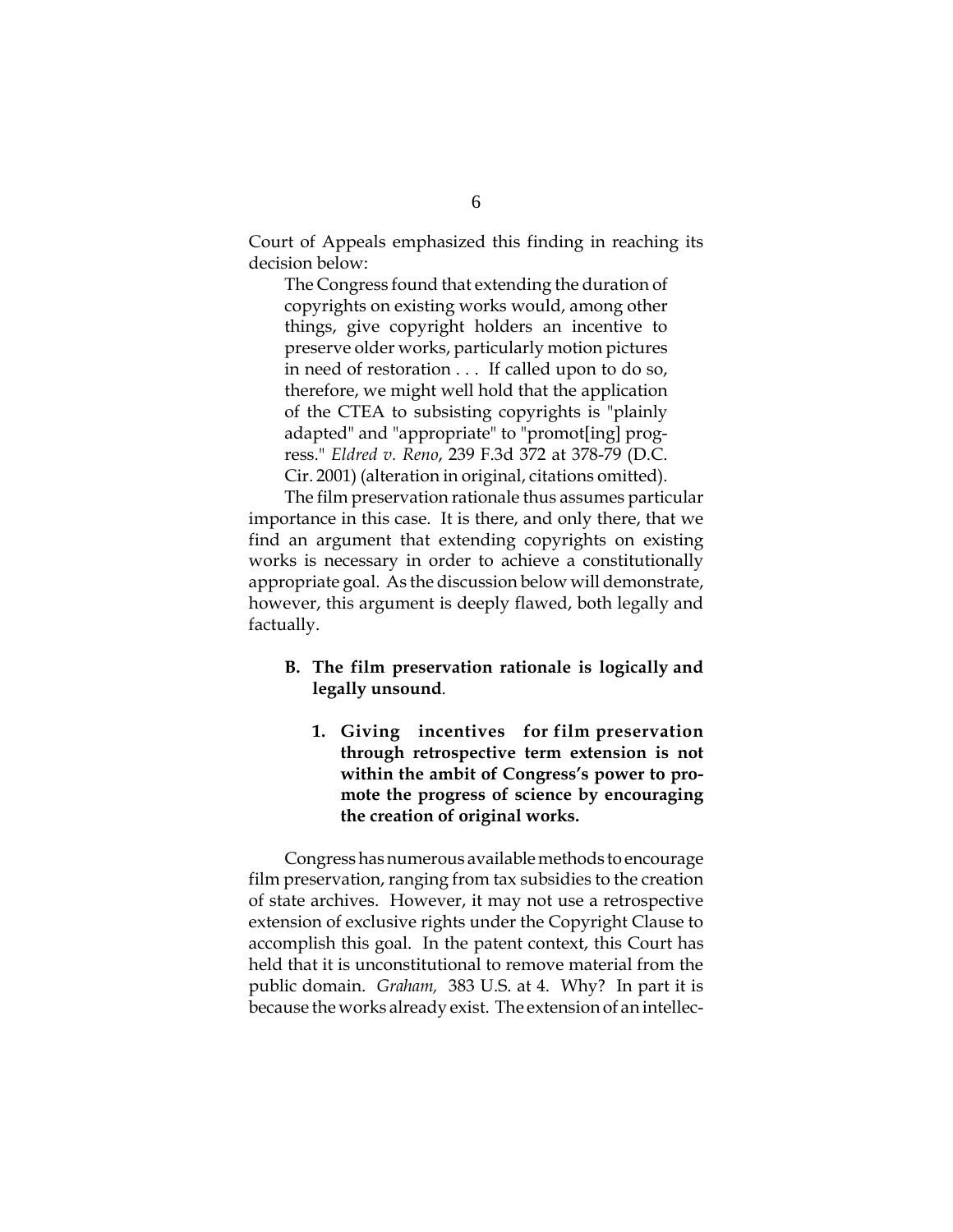tual property right to an existing work does not encourage the creation of original expression or novel invention. Instead it acts merely as a reward for socially useful labor. If "encouraging restoration" is a valid goal under the Copyright Clause, it is hard to see what remains of the rationale behind *Graham's* limitation. Again, the works already exist and Congress is trying to provide incentives in order to encourage some socially desirable investment of sweat and capital.

The same point is made in this Court's copyright jurisprudence. This Court has held that unoriginal compilations of material may not be copyrighted; "sweat of the brow" protection lies outside the ambit of the Copyright Clause. *Feist Publications, Inc. v. Rural Telephone Co.,* 499 U.S. 340 (1991). Yet retrospective extension of copyright over existing works does something that is indistinguishable in principle from these forbidden uses of the patent and copyright power. The only restorations which have need of the CTEA are those which are unoriginal; if they were original, a new copyright term would be available and term extension therefore would be unnecessary in order to encourage them. Retrospective extension gives no incentive to create original works; the only incentive is for the straightforward labor and investment involved in restoration. Therefore, as has been noted in the scholarly literature, $3$ Congress is conferring a de facto "sweat of the brow" protection on existing works. As amici will describe below, it is also doing so in a way that undeniably harms rather than helps the task of film preservation for the majority of American films.

<sup>3</sup> L. Ray Patterson, *Eldred v. Reno: an Example of the Law of Unintended Consequences,* 8 J. Intell. Prop. L. 223, 235-6 (2001).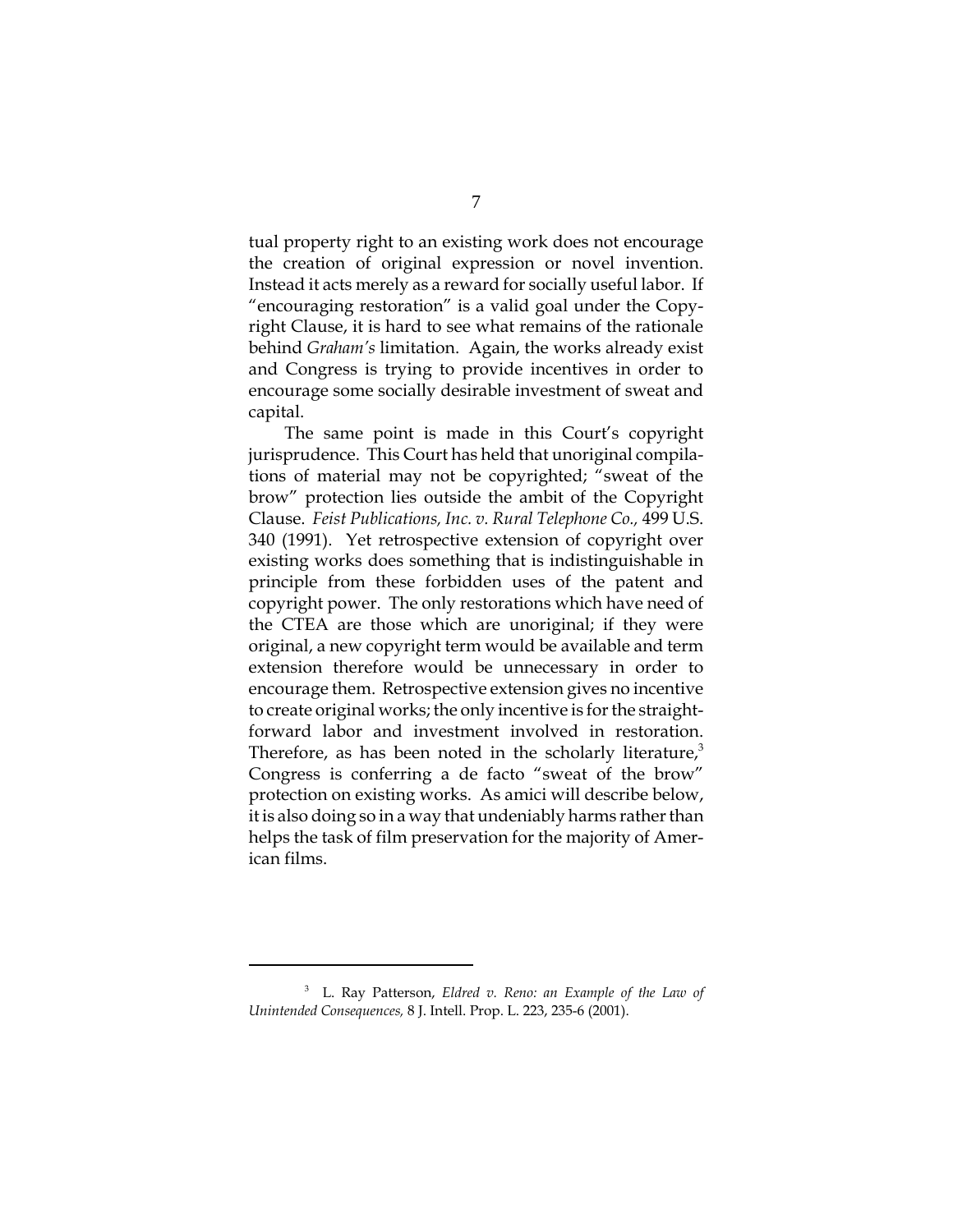#### **2. The argument that the CTEA is justified by the need to encourage digitization and "media migration" is an argument without a limiting principle and thus flies in the face of this Court's recent holdings.**

According to the Congressional findings, the continuing exclusive rights guaranteed by extension of copyright will give copyright holders an incentive to invest in restoring films and transferring them to new digital media. But as a basis for Congressional power, this is a rationale with no limiting principle. There will always be new media onto which we need to move our older cultural works. Indeed, the Librarian of Congress's Report makes clear that no known medium represents a "stopping point" for preservation or distribution of film. The Report expressed great concern about the rapid obsolescence of digital media and noted that proposed HDTV standards capture less than half of the visual information from a 35 mm film frame.<sup>4</sup> Librarian *of Congress Report*, *supra*, at 15-16. If inevitable changes in media are grounds for term extension, Congress may rely on the same rationalization every twenty years to justify moving asymptotically towards perpetual copyright (a goal that the sponsor of the legislation reportedly favored).<sup>5</sup>

The "media migration" justification for retrospective

<sup>4</sup> The Report noted that in video alone, "at least six major incompatible formats have evolved into obsolescence the last 20 years." *Librarian of Congress Report*, *supra*, at 16.

<sup>&</sup>lt;sup>5</sup> "Sonny wanted the term of copyright protection to last forever. I am informed by staff that such a change would violate the Constitution. I invite all of you to work with me to strengthen our copyright laws in all of the ways available to us. As you know, there is also [Motion Picture Association of America President] Jack Valenti's proposal for a term to last forever less one day. Perhaps the Committee may look at that next Congress." 144 Cong. Rec. H9952 (1998) (statement of Congresswoman Mary Bono).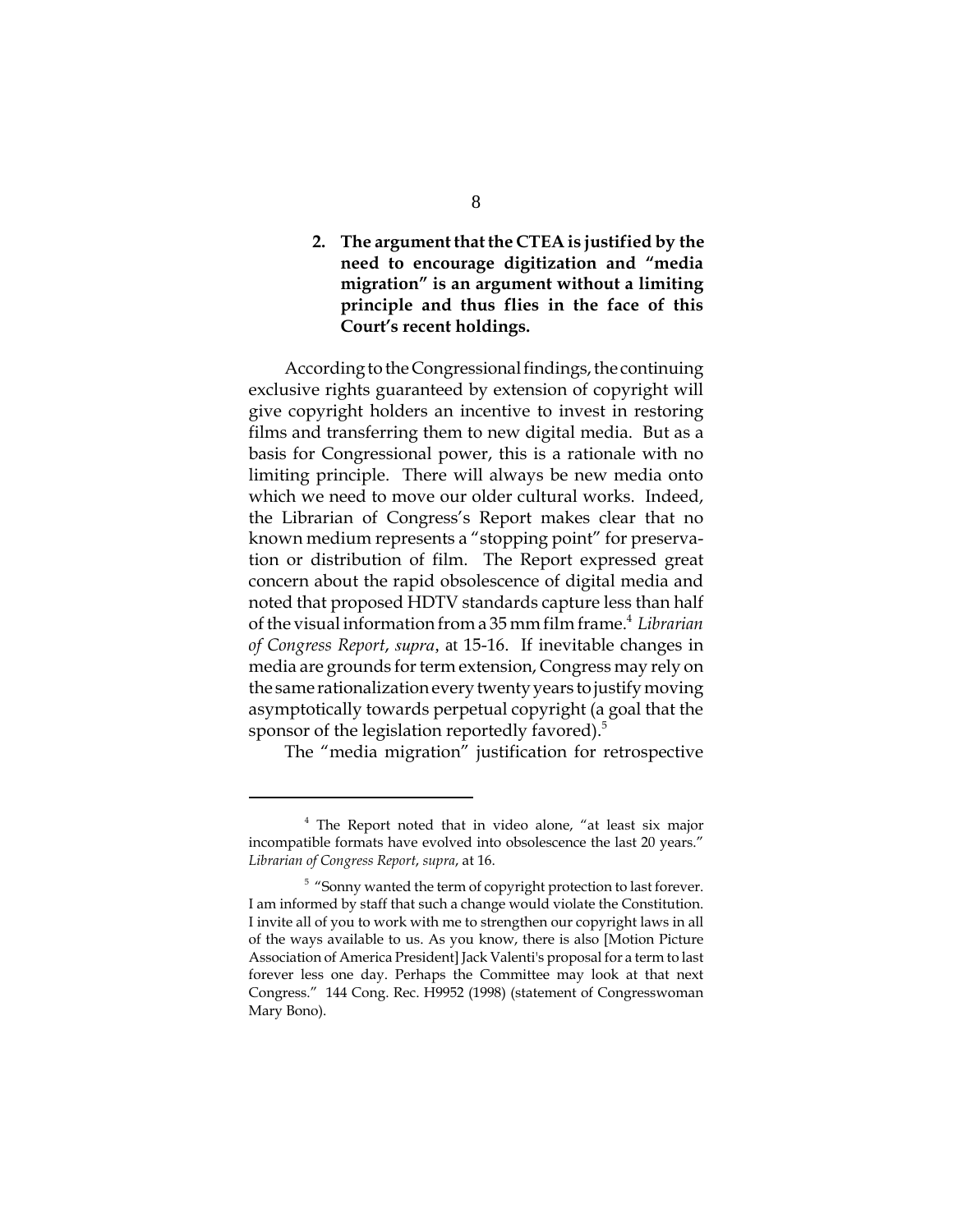term extension eviscerates the "limited times" restriction of the Copyright Clause and flies in the face of this Court's recent jurisprudence. This Court has recently stressed that basic canons of constitutional construction militate against accepting *types* of justification for Congressional action which logically eliminate "judicially enforceable outer limits" on Article I powers. *Morrison*, 529 U.S. at 610. In this case, the "media migration" justification would support limitless term extension. Like the claims of Congressional authority rejected in *Morrison*, the CTEA relies on "a method of reasoning that [would fail] to maintain the Constitution's enumeration of powers." *Id.* at 615. In addition, Congress may not rely on "attenuated" links between legislation and Congress's constitutional authority. *Morrison*, 529 U.S. at 612 (citing *United States v. Lopez*, 514 U.S. 549, 563-567 (1995)). The CTEA's digitization and media migration rationale has only the most attenuated relation to the Copyright Clause power, and allows for a new retrospective extension with each change in format, thus making a mockery of the limited times requirement. To borrow a phrase from the law of standing, the practice would be "capable of repetition, yet evading review." *Moore v. Ogilvie*, 394 U.S. 814, 816 (1969).

#### **3. Even if term extension did inspire film preservation, this would not be sufficient reason retrospectively to extend the copyright term in** *every* **medium.**

Although Congress alluded to a range of existing works, the legislative record makes clear that only a single body of material affected by retrospective term extension is under urgent threat of physical decomposition or in need of expensive digitization: motion pictures. Yet copyright covers "works of authorship" across a wide range of fields: literary works, music, drama, sculpture, computer programs, sound recordings, pantomime and dance. 17 U.S.C. § 102 (2000).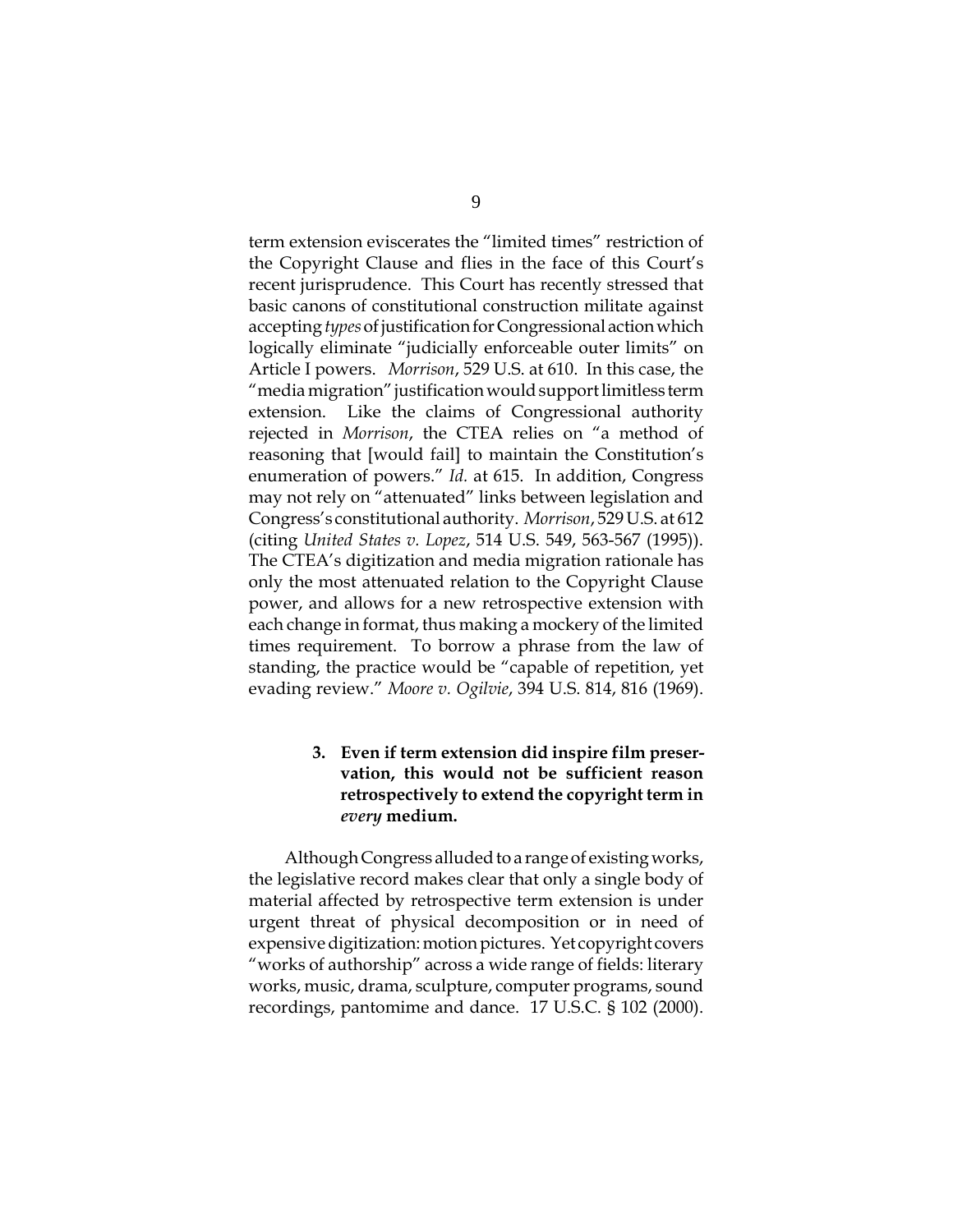Even if the Congress were correct in its claims about the effect of term extension on movie preservation and digitization, one can hardly justify extending the term of every subsisting copyright over every type of work in order to preserve works of single industry, in a single medium. Such an extension – even if it *were* truly effective as to film – is plainly not adapted or appropriate to promoting overall progress. This point is perhaps the most important of all. As was argued earlier, the only legislative purpose given in the record which both justifies retrospective term extension and has an arguable connection to Congress's power under the Copyright Clause is the film preservation rationale. But Congress may not use a claim that the CTEA will help preserve films, a fraction of American cultural production, as a basis for placing an entire generation of culture off-limits for an additional twenty years.

- **C. The CTEA actually impedes public access to our film heritage and hurts film preservation, restoration and digitization**.
	- **1. Copyright term extension does not promote film preservation but instead reduces preservationists' incentives and limits public access to films.**

This Court has repeatedly held that the purpose of copyright lies in "the general benefits derived by the public from the labors of authors." *Fox Film Corp. v. Doyal*, 286 U.S. 123, 127 (1932); *Twentieth Century Music Corp. v. Aiken*, 422 U.S. 151, 156 (1975). This benefit, it has explained, depends on public *access* to works of authorship – copyright "must ultimately serve the cause of promoting broad public availability of literature, music, and the other arts." *Aiken*, 422 U.S. at 156. Without access, the public does not receive the benefit of the copyright bargain – individuals can neither experience the works as consumers nor become add-on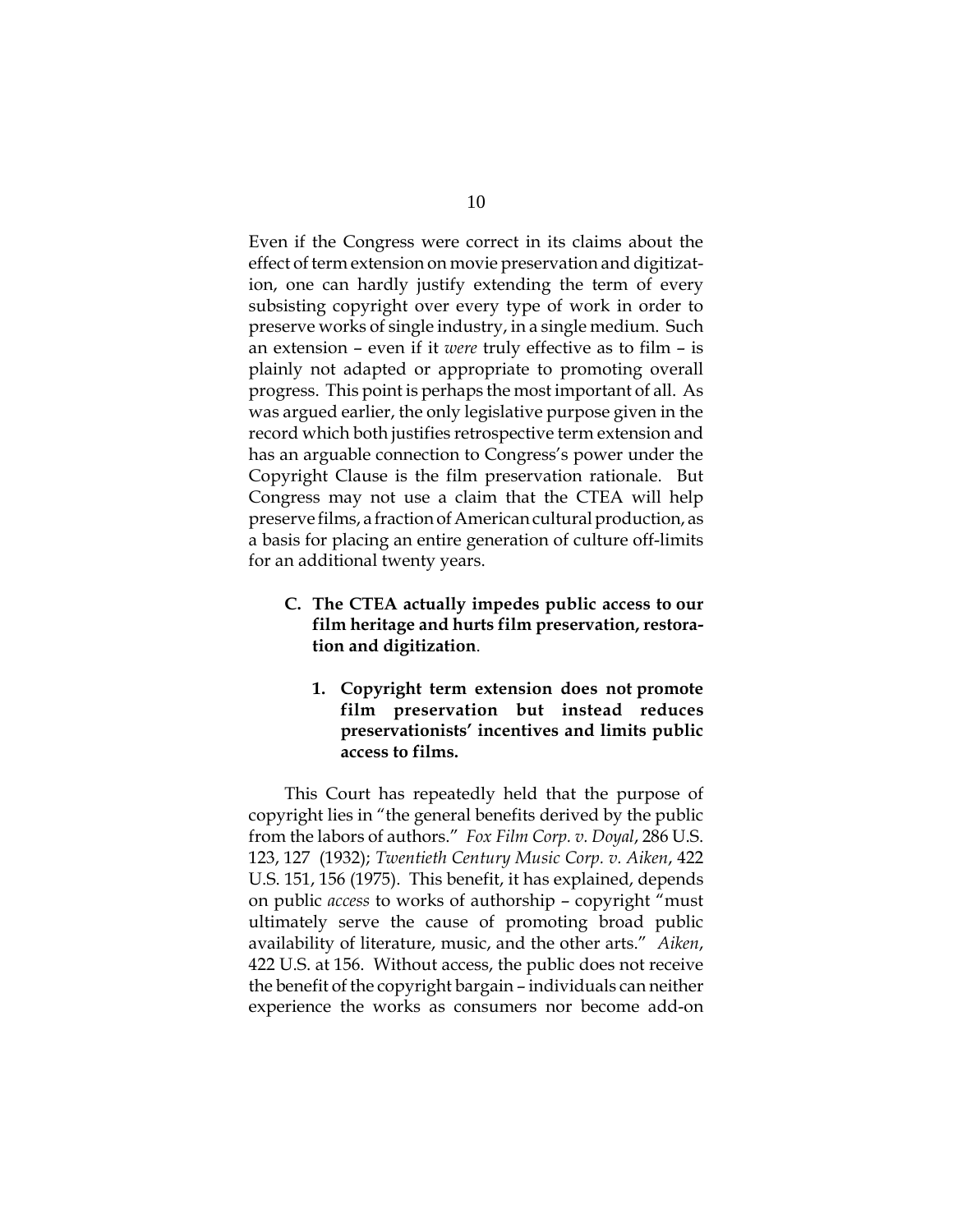innovators after term expiration.

For early twentieth century American film, copyright law plays a major role in *preventing* "broad public availability" and in deterring preservation efforts that might make films available in the future. The rare remaining copies of these rapidly deteriorating works are often held by individuals or archives which, because of copyright law, are forbidden from copying and distributing the films to the public; as a result, these neglected films simply rot on the shelf. Of the tens or hundreds of thousands<sup>6</sup> of movies made before 1950, fully 50% are irretrievably lost. *Librarian of Congress Report*, supra, at  $3$ .<sup>7</sup> For films made before 1929, the loss rate is far worse: 80% of films of the 1920's, and 90% of films from the 1910's are gone. *Redefining Film Preservation: A National Plan; Recommendations of the Librarian of Congress in Consultation with the National Film Preservation Board* 23 (Annette Melville & Scott Simmon eds., 1994) [hereinafter *Librarian of Congress* Recommendations].<sup>8</sup> The physical properties of film stock are partly responsible for this tragic attrition. Nitrate film reels were famously combustible.<sup>9</sup> Early distributors' practice of destroying their older films, sometimes to salvage silver content from the nitrate stock, further contributed to the rate

<sup>6</sup> By 1917, over 30,000 films had been made. Charles H. Tarbox, *Lost Films: 1895-1917* 3 (1983).

<sup>&</sup>lt;sup>7</sup> The Library of Congress points out that this statistic needs to be qualified by the fact that it applies to feature films; other forms of film fared worse. Silent films did more poorly than the 50% figure would suggest while sound pictures did better. *Librarian of Congress Report*,*supra*, at 3.

<sup>8</sup> *See also* Frank Thompson, *Lost Films: Important Movies That Disappeared ix* (1996).

<sup>9</sup> Anthony Slide, *Nitrate Won't Wait: A History of Film Preservation in the United States*3(1992);Doug Herrick, *Toward a National Film Collection: Motion Pictures and the Library of Congress*, 13 Film Library Quarterly 5, 9 (1980).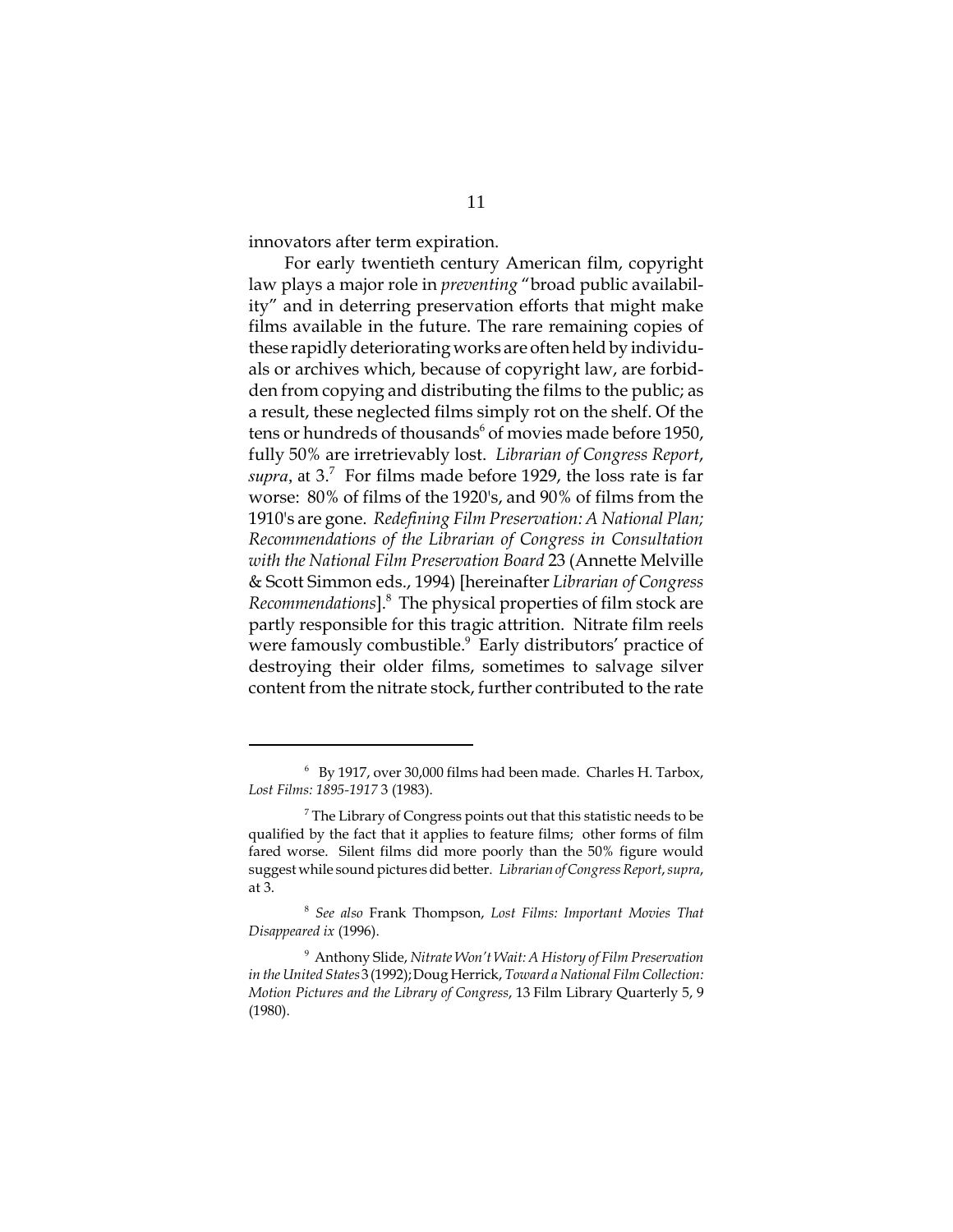of  $loss.<sup>10</sup>$ 

The cost of copying unique reels of pre-1951 nitrate film alone is estimated at \$243 million. *Librarian of Congress Report*, *supra*, at 56. But nitrate film is far from alone in needing restoration; so-called "safety" film is also subject to acetate-base decay, *id.* at 8-9, and "virtually all of the images captured on film [are] susceptible to similar loss within the next century or two." <sup>11</sup>

In the U.S., about 100 million feet of unique nitrate film, and untold amounts of "safety" film, remain unrestored.<sup>12</sup> A small amount is held by studios – as of 1993, Universal held 2300 feature films, MGM 1800, Fox 4000. *Librarian of Congress Report*, *supra*, at 18 fig.4. Much more is in large public archives – the 1993 figures show the Library of Congress holding over 150,000 titles, UCLA Film & Television Archive 46,000, the Museum of Modern Art 13,000. (These figures include non-feature films as well.) *Id.* at 26-27 fig.5. And untold numbers of films are scattered in private hands or small public collections – one expert estimates that some 1750 separate small collections hold unique or difficultto-find footage. *Id.* at 29-30. For innumerable 20<sup>th</sup> century films, only a single tattered copy remains.

Preservation of deteriorating film is costly. In 1992, preservation of a ninety minute black-and-white silent feature cost an average \$10,222. *Id.* at 41 fig.9. Storage, too, is very expensive, in part because films must be kept under conditions of controlled temperature and humidity. In some cases, studios negotiated donations to archives, effectively shifting storage and preservation costs while retaining copyright control. *Transamerica Corporation v. United States,*

<sup>10</sup> Herrick, *supra* note 9, at 11; Charles Grimm, *A History of Early Nitrate Testing and Storage, 1910-1945*, The Moving Image 21, 22 (2001).

<sup>11</sup> Michael Friend, *Film/Digital/Film*, 24 J. Film Preservation 36, 36 (1995).

<sup>12</sup> Slide, *supra* note 9, at 5.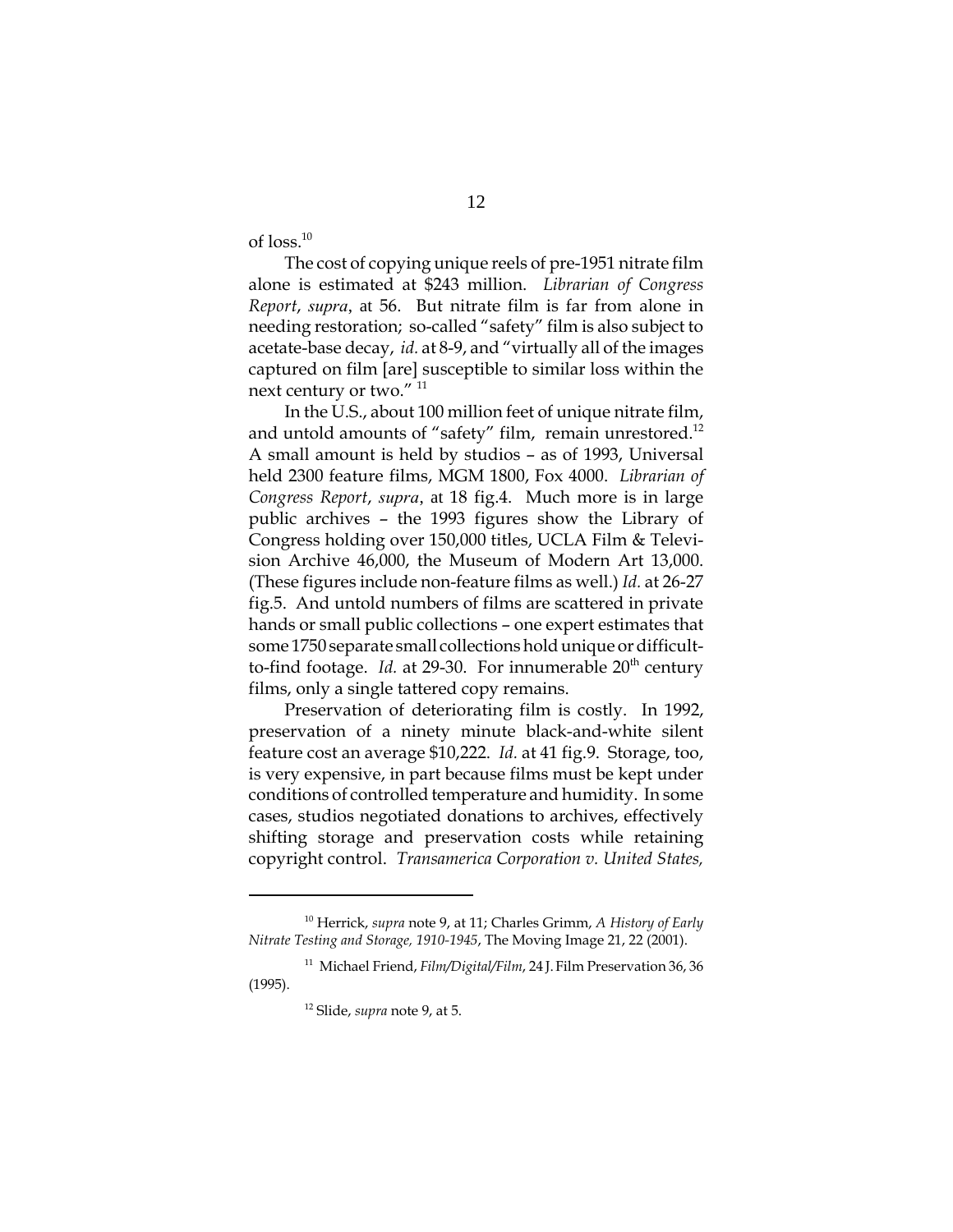902 F.2d 1540 (Fed. Cir. 1990). In other cases, studios which hold copyrights did not themselves retain physical copies of the films and do not necessarily have legal access to those copies which are extant. Universal, for example, destroyed "all but a handful of their silent negatives" in  $1948$ <sup> $,13$ </sup> most of the few remaining copies of the studio's pre-1929 works owe their survival to collectors or flukes of history.

This separation of physical control from copyright ownership is highly damaging both to preservation efforts and to the public's ability ever to *see* the preserved films. *Librarian of Congress Report*,*supra*, at 24-25, 32. It ensures that the entity with restoration expertise, interest and actual possession of the film lacks any economic incentive to restore because copyright law will prevent sharing of the work with others. (Libraries and archives have limited rights to copy deteriorating works, but cannot distribute them. 17 U.S.C. §108 (2000)). Even if the copyright holder both knows and cares about the film, it cannot undertake restoration because it possesses no physical copy. In the words of one highly respected archivist, "[a]rchives will be allowed to restore [films] (as restoration itself does not require the permission of the copyright owner), but then they will have to pay in order to exhibit them to the public, even if the legitimate owner did nothing to protect the physical integrity of their assets."<sup>14</sup> The Museum of Modern Art began its collection in the 1930s, obtaining films under a contract which left copyright with production companies.<sup>15</sup> Of the 13,000 titles

<sup>13</sup> David Pierce, *The Legion of the Condemned: Why American Silent Films Perished,* 9 Film History 5, 9 (1997);*see also* G. Myrent & G.P. Langlois, *Henri Langlois: First Citizen of Cinema* 29 (1995).

<sup>14</sup> Glenn Myrent, *Ma vie d'architecte paysagiste: entretien avec le conservateur de la George Eastman House* (interview with Paolo cherchi Usai, Senior Curator of the George Eastman House), 19 Cinémathéque 3, 24 (Spring 2001).

<sup>15</sup> Herrick, *supra* note 9, at 12.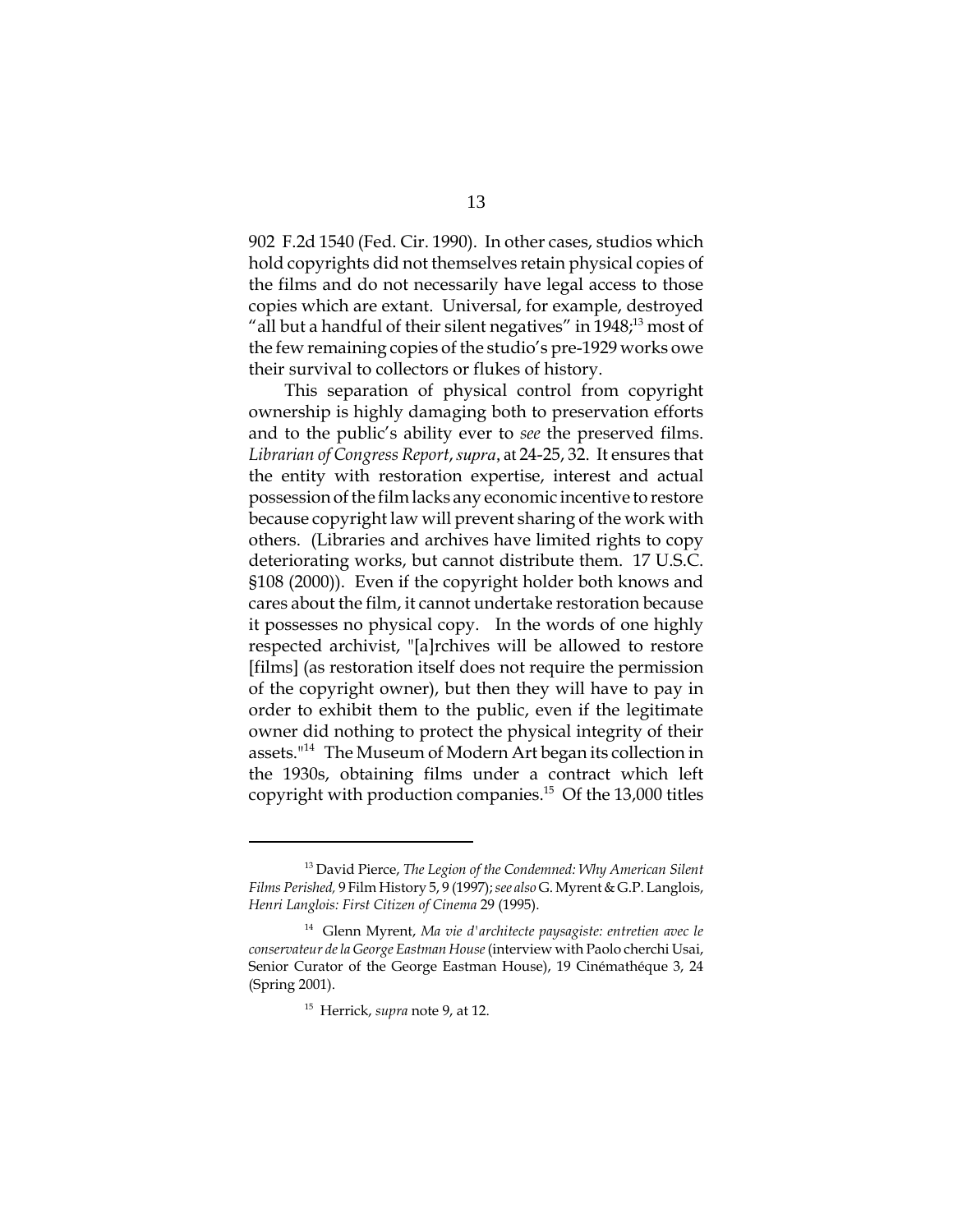it held by 1993, less than half were available for viewing even by researchers. *Librarian of Congress Report*, *supra*, at 26-27 fig.5. Similar figures obtain elsewhere: visitors and researchers can see only 40% of the Northeast Historic Film Archive's holdings, for example. *Id.* Under these circumstances, many copyrighted works have been lost to decay, while others have been restored at public expense yet remain unavailable to the public.

It is important to stress here the profoundly negative effect that the CTEA has had and will have on public film restoration efforts. Over fifty percent of the public AFI-NEA grant money spent by 1993 went to restore pre-1929 works. *Librarian of Congress Report*,*supra*, at 35. Films from 1923-1927 were to have passed out of copyright by this year; instead, the CTEA keeps them off limits until 2018 at the earliest. As the Library of Congress Report noted, because of the legal restrictions on making films available, "[f]or many of those seeking copies of films, archivists can look as if they are perversely saving films for a posterity that never quite arrives." *Id.* at 47. This result furthers neither the Copyright Clause's goal of granting access, nor the more specific goal of encouraging effective film preservation.

In sum, for the vast majority of these deteriorating films, continued copyright protection actually deters preservation. It locks up publicly restored films for an additional twenty years and denies those few individuals and archives with the incentive and capacity to restore a neglected film the legal right to distribute their work. The CTEA therefore effectively ensures that many works will fall to dust before the public ever gains the access that is copyright's goal.

#### **2. Copyright term extension undeniably deters or impedes preservation of the numerical majority of deteriorating films, the "orphan" works.**

The Congress did not err in believing that there is a preservation crisis in American film. The CTEA, however, is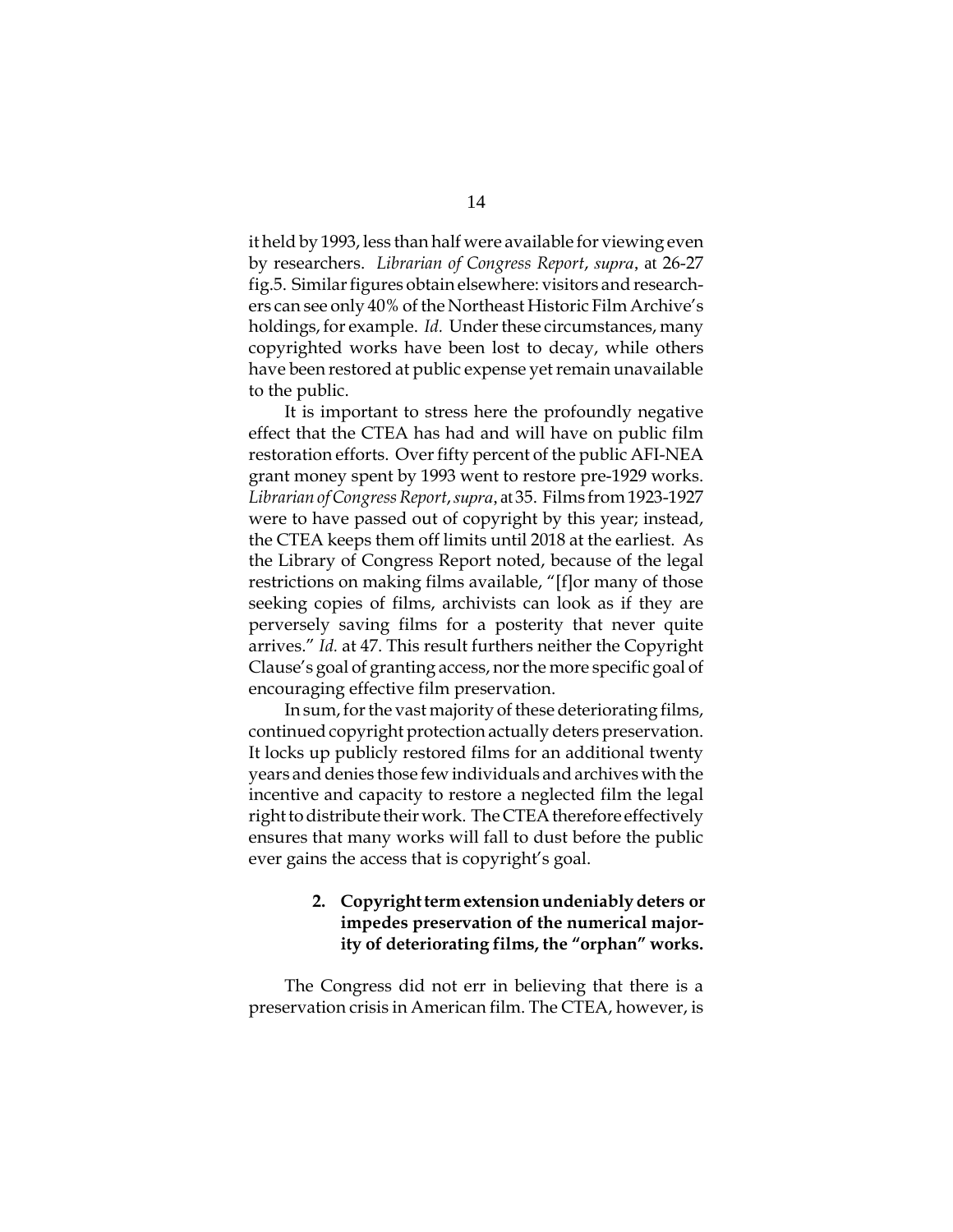aimed at precisely the wrong target and manages in the process to make it harder to solve the problems that actually exist. According to the Library of Congress's 1993 *Report on the Current State of American Film Preservation*, the ongoing preservation crisis does not primarily affect famous and marketable Hollywood features. *Id.* at 2. These works constitute a relatively small proportion of the surviving film population and are already the objects of substantial preservation efforts.<sup>16</sup> Indeed, the Librarian of Congress noted that "preservation efforts directed largely toward the Hollywood feature seem shortsighted" in light of the ongoing loss of less glamorous, but historically important works. *Id.* Rather, the works in most urgent need of preservation are "orphan" films – "films of long-term cultural and historical value that are not being protected by commercial interests." *Librarian of Congress Recommendations*, *supra*, at 25. Orphan films are "numerically the majority" of the movies remaining in our film legacy, and constitute a vital section of our cultural history. *Librarian of Congress Report*,*supra*, at 5.They include documentaries, newsreels, independent productions, rare historic footage documenting daily life for ethnic minorities, "certain Hollywood sound films from now defunct studios," *id.*, and other commercial works "whose owners are unwilling or unable to provide long-term preservation." *Librarian of Congress Recommendations*, *supra*, at 26. The Library of Congress declared that it is in the task of restoring these "orphan films" that "the urgency may be greatest." *Librarian of Congress Report*, *supra*, at 5.

It is hard to overstate the importance of this point. Obviously, term extension provides no incentive to restore orphan and abandoned films. In many cases, the orphan films have no identifiable owners. The owners who have abandoned their films over a period of seventy-five years are not about to reclaim and refurbish them when that period is

<sup>16</sup> Slide, *supra* note 9, at 6, 152.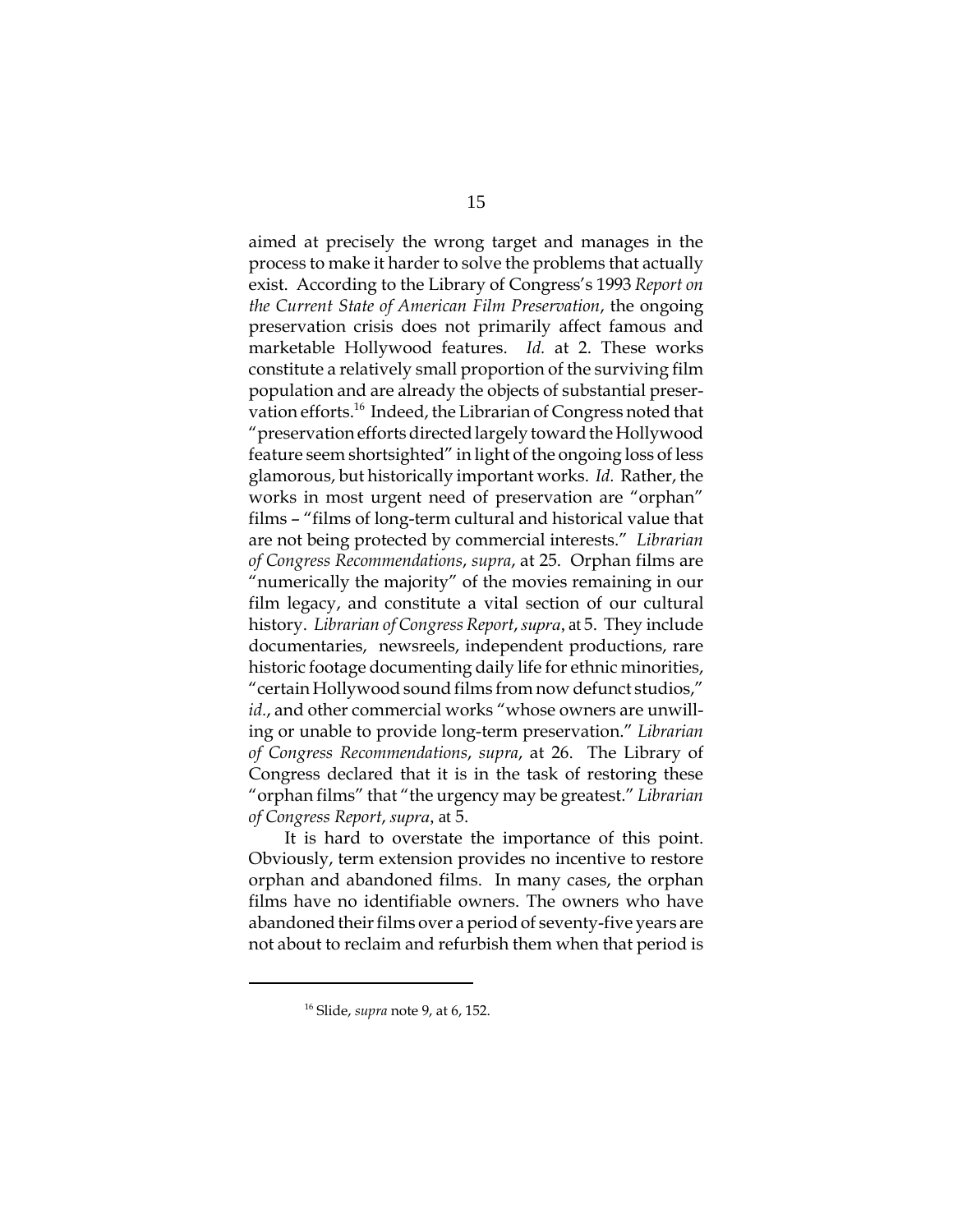extended to ninety-five. Worse still, those who might otherwise restore orphan films will actually be deterred by term extension from doing so. The copyright status of films from the relevant period is often profoundly uncertain. The films are often covered by multiple overlapping copyrights, all of which have to be cleared. There are rights over the film, over the soundtrack and so on. $^{17}$  It can be practically impossible to identify successors in interest, or to trace every possible transfer and assignment of copyrights over a period of more than seventy-five years. Thus, even though a film may in fact be in the public domain, or have been "abandoned" by an owner who is either willing to relinquish all rights, or who simply long ago lost track of and interest in the film, both commercial and non-commercial entities may be unwilling to restore or preserve it. Copyright is a strict liability system and the cost of defending or insuring against liability, or paying large legal fees to research and clear a complicated tangle of rights, is simply too great. The clean blade of term expiration is supposed to clear away this legal thicket; the CTEA leaves it in place. Far from encouraging the preservation, restoration and digitization of motion pictures, the CTEA will leave the golden years of the American movie industry rotting in the can, or surrounded by a tangle of poorly documented copyright claims which, through the uncertainty brought by time and legal complexity, impede both commercial and non-commercial use.

This inhibiting effect of lengthened copyright terms on both public access and restoration efforts is no mere speculation. Some archives simply do not release films until enough time has passed for the copyright term to expire. *Librarian of*

<sup>17</sup> *It's a Wonderful Life* may provide the best-known example of this legal complexity. The film itself entered the public domain in 1974, but Republic Pictures used rights over the underlying short story and the soundtrack to prevent unauthorized television broadcast and videocasette distribution of the film. *See* Steven Schiffman, *Movies in the Public Domain: A Threatened Species*, 20 Colum.-VLA J.L. & Arts 663, 671-72 (1996).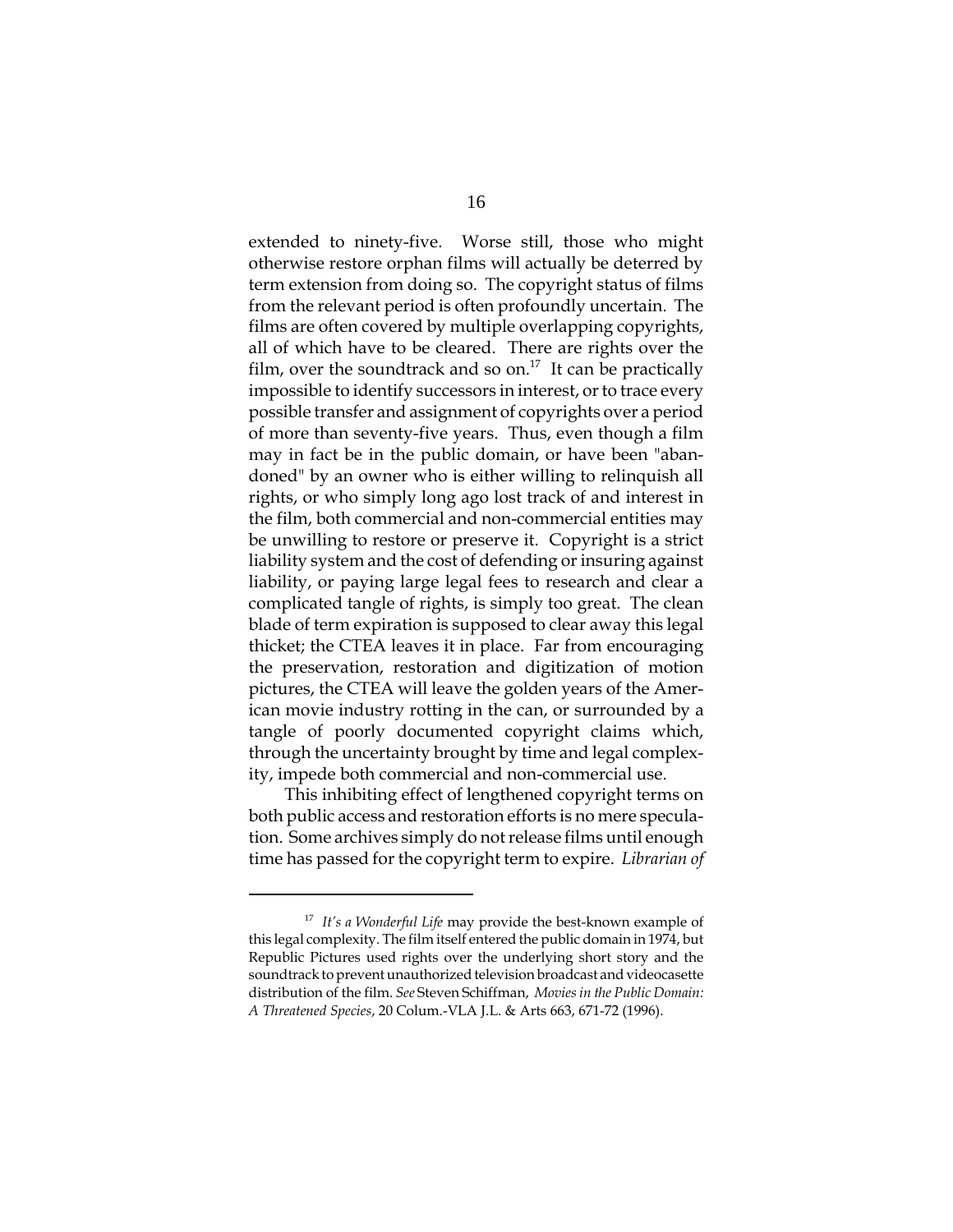*Congress Report*, *supra*, at 48-49. Until now, this has meant that access and distribution had to wait seventy-five years. Now they must wait ninety-five, frequently well beyond the effective life of the media on which the films are stored. Given the liability that archives could incur, and the expense and complexity of researching the copyright, this blanket denial of access is economically rational for underfunded archives. But it hardly serves copyright's constitutional goal of "promoting broad public availability of literature, music, and the other arts." *Twentieth Century Music Corp. v. Aiken*, 422 U.S. 151, 156 (1975). And it certainly undermines Congress's asserted goal, with the CTEA, of encouraging film preservation. Discussing some of the similar difficulties introduced for stock footage libraries by automatic term renewal, the Library of Congress's *Report on Film Preservation* noted, that because of the difficulty and expense of ascertaining the copyright status of the films in question, the effect of such legal changes is to make it commercially infeasible to restore, use or digitize films that in all likelihood are "abandoned." *Id*. at 22. The CTEA simply continues and expands these impediments. These effects might be acceptable in an otherwise constitutionally unremarkable copyright statute. In a copyright statute which relies heavily for its constitutionality on its beneficial effect on film preservation, they are not.

It is undeniable that, but for the CTEA, any film from before 1927 would be freely and clearly available for any institution, company or individual to copy, restore, digitize or transform. No lawyer would have to be consulted, no tangle of rights negotiated, no copyright insurance procured. But for the CTEA, by 2018, all films made before 1943 would be available in this way. It is also undeniable that after the CTEA, the expense and trouble involved in clearing copyright is considerably higher for every year to which the Act applies, even for those films that have in fact been "abandoned" by their owners. Thus, in a tragic irony, the CTEA's undeniable effect on the majority of American films for the relevant period, the films for which the urgency of the task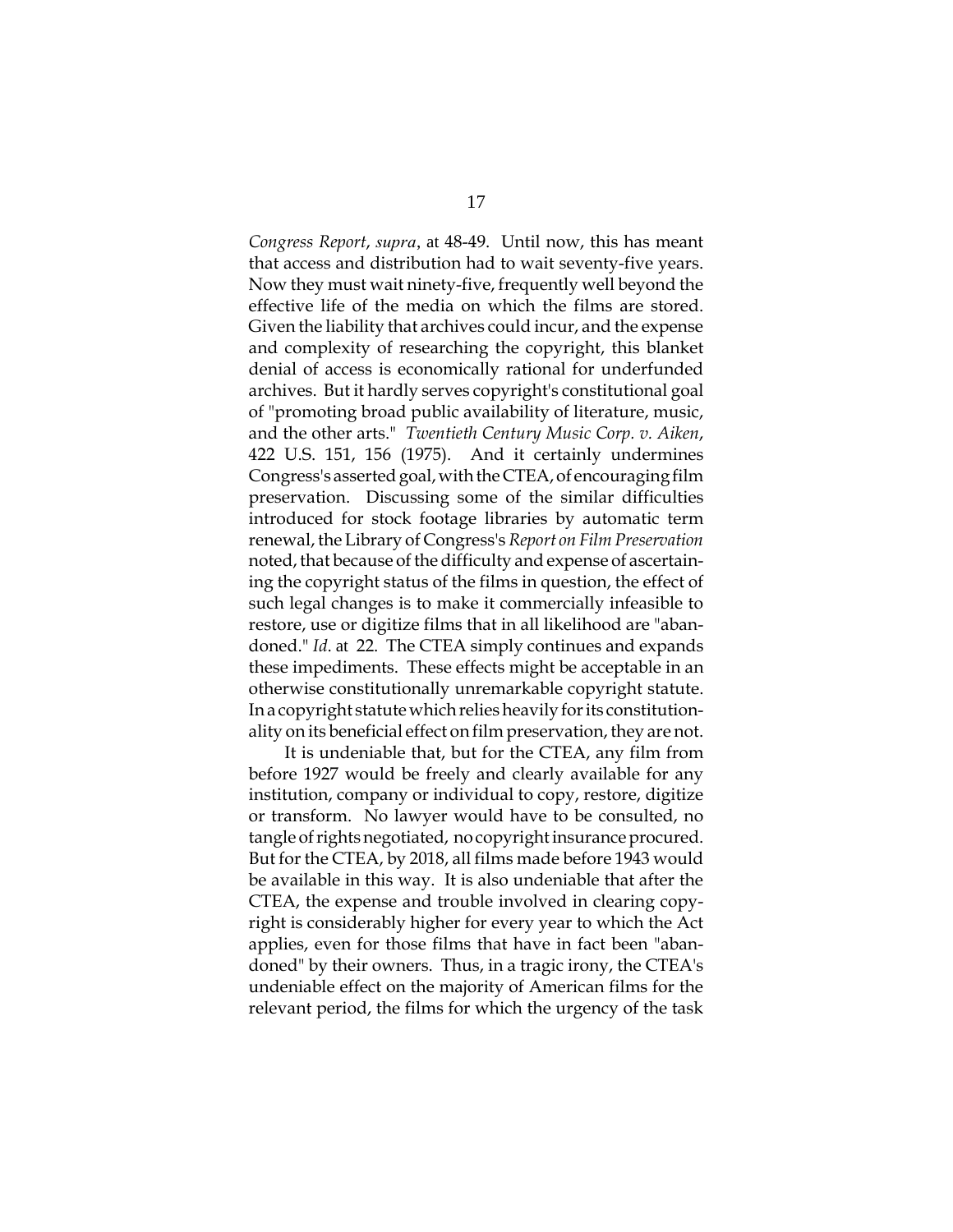of restoration is the greatest, is to make preservation and restoration harder, more expensive and often completely impracticable.

#### **3. The CTEA's term extension does not effectively spur restoration or digitization for the remaining minority of American films.**

It was pointed out earlier that the predominant effect of term extension is to restrict public and archival access to films of the period. In addition, as was just shown, the CTEA demonstrably harms the project of preservation, restoration and digitization of orphan works. But the law's effect on the remaining portion of our film heritage, those films with some potential for protection by commercial interests, is hardly better. U.S. movie studios retain substantial holdings over feature films from 1923-1929, the blockbusters of their day. It is believed that some 1400 silent feature films were released in those years, of which about 1200 remain under copyright.<sup>18</sup> According to the Internet Movie Database, only 63 of these films are commercially available on  $DVD$ .<sup>19</sup> These documents of the silent era's end were to have entered the public domain by 2004; thanks to the CTEA, they will be sealed to all but a few archivists for another twenty years.

 Beyond its obvious potential for undermining the restraints that the Framers so carefully wrote into the Copyright Clause, the CTEA's restoration rationale is implausible even when applied to the tiny minority of films for which it could possibly work, namely those with both identified owners and commercial potential.

<sup>&</sup>lt;sup>18</sup> Unpublished data courtesy of the archive of Dr. Jon C. Mirsalis. Correspondence on file with amici*.*

<sup>&</sup>lt;sup>19</sup> These figures come from the Internet Movie Database's Advanced Search Page, at http://us.imdb.com/list, which allows users to search by year and by current release format (last visited May 7, 2002).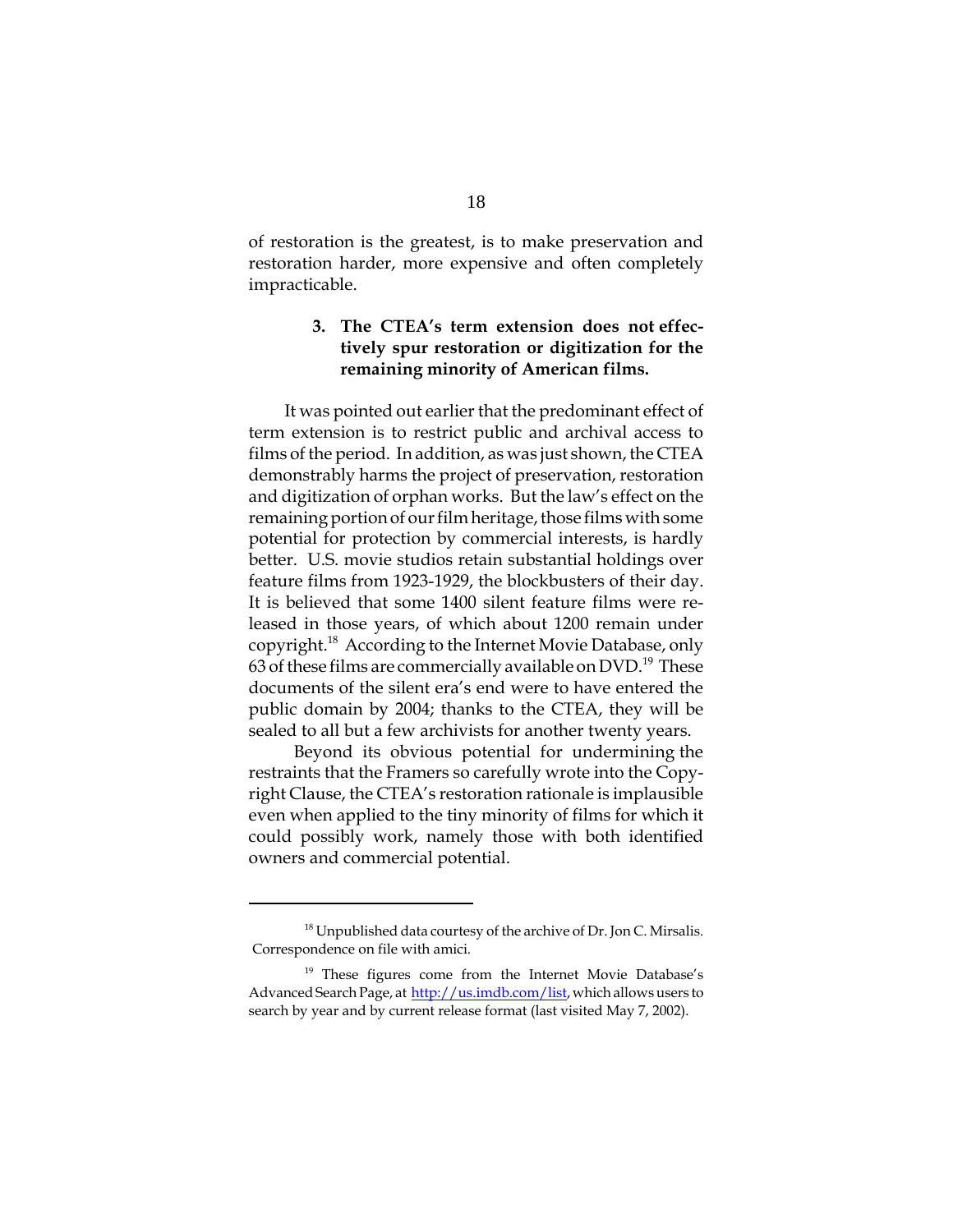Studios hold rights to a giant backlog of feature films. *Library of Congress Report supra* at 18 fig.4. Even if films from seventy-five years ago had the kind of high return favored by the major film studios, which they do not, term extension cannot possibly hope to provide incentives to restore and digitize more than a tiny fraction of these holdings. The concentration of the film industry in recent years has left many of the copyrights to the feature films of the past in the hands of a few companies. As of 1989, nine major studios held a 95% share of the U.S. domestic market for theatrical film exhibition.  $20$  A wave of mergers has since reduced the number of major studios still further. Even with the expansion of potential programming provided by digital cable TV and the multiplication of channels, there is a limit to the amount of material that a company might reasonably digitize and release, or license to others, without cannibalizing its own business. The flow of restored works from major copyright-holders could never be more than a trickle. For decades, eight major studios kept up a release rate of roughly one new feature per week. IV *Report of the Librarian of Congress, Film Preservation 1993: A Study of the Current State of American Film Preservation: Submissions*, 62 (1993)*(Submission of The Committee for Film Preservation and Public Access).* If, every year, one quarter of all releases onto DVD were to be devoted to films from seventy-five years ago – a ludicrous proposition – it would hardly put a dent in the accumulated libraries of the major studios. Even if a larger output could be maintained and the studios were able to switch their business model from making new films to refurbishing old ones, this would hardly serve the constitutional goal of promoting original expression!

The market-driven, monopoly right-of-exclusion, business model is unlikely to provide the incentives for

<sup>20</sup> 10 Stephen Prince, *History of the American Cinema*, 1980-1989, at 41 (2000).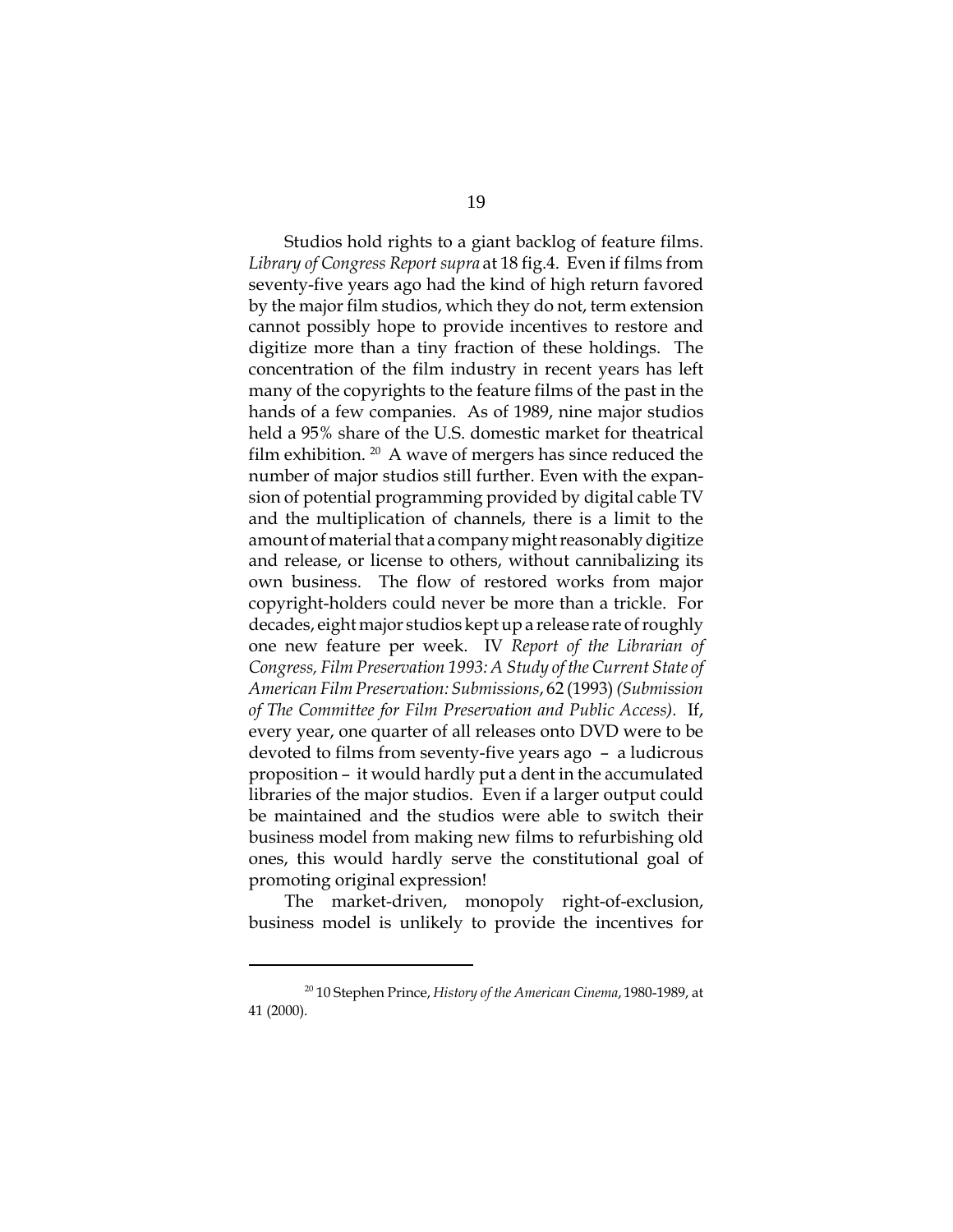anything even like that rate of release, particularly when the studios face the danger of diverting audiences from their own contemporary products. There is a simple reason for this; today's TV and video marketplace is more segmented than it was, but still responds much better to volume of preference than to intensity of preference for a particular entertainment product. In most cases it is the number of viewers, rather than the avidity with which they devour the images on the screen, that drives the market. There *are* those who are passionate about old film, those who might well be willing to invest the time and money necessary to restore, digitize or make derivative works from a wide range of our older films if they did not have to pay the post-CTEA copyright tax to do so: the fan who devotes years to restoring fragments of Buster Keaton's work, the small company that re-releases public domain movies with commentary and scholarly apparatus, the Foundation that wishes to restore the works of the great African-American producer Oscar Micheaux, the archive which attempts to bring public domain classics to the Internet. But though those groups, prominently including both plaintiffs and amici in this case, have shown demonstrable interest in restoration and digitization, their passion does not translate into a workable market to which the movie studios can sell copyrighted entertainment.

The contemporary Internet is a shining example of the power of distributed, non-profit, and volunteer labor to provide global information and culture. There are small companies specializing in public domain films, and conspicuous public restoration programs. The Library of Congress has the largest film collection in the world, $^{21}$  many of the films painstakingly restored at public expense. The fruits of this public restoration could be available to all. Internet archiving, volunteer digitization, public domain film compa-

<sup>21</sup> Herrick, *supra* note 9, at 6.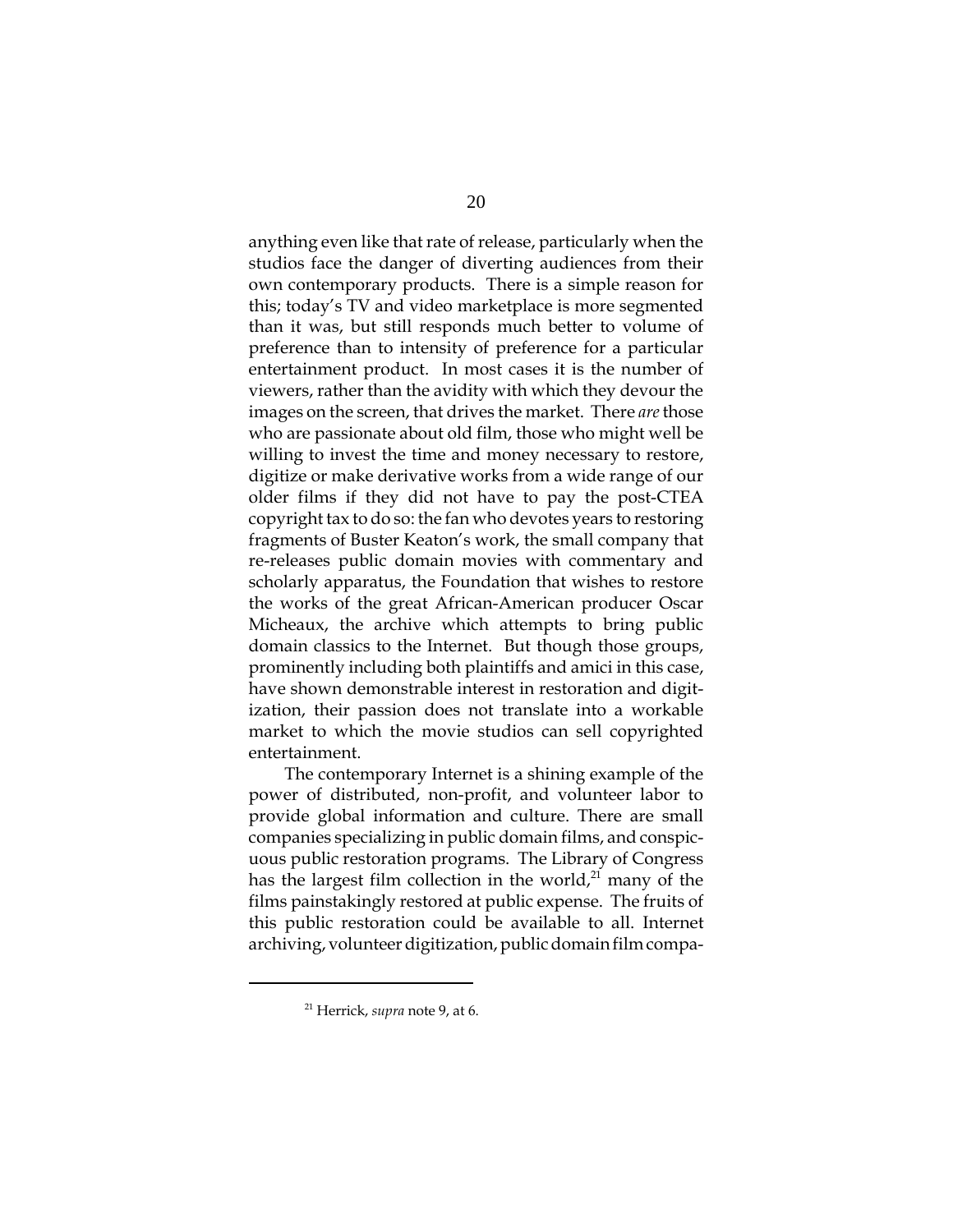nies, federally funded restoration: each has its place in saving America's films. But these are also exactly the types of activity that term extension either forecloses, or leaves fruitless. Term extension gives the parties who are unlikely to restore and distribute films the exclusive right to do so, while denying rights to parties with demonstrated interest and capability. And it does so even within the commercial sphere, the area that is supposed to provide the strongest case for the power of term extension to spur restoration.

#### **4. The CTEA effectively undermines the deposit requirements of the Copyright Act.**

The retrospective portion of the CTEA has a final pernicious consequence for film preservation; increasingly, it will impede the eventual physical access to movies supposedly guaranteed by the deposit requirements of Section 407 of the Copyright Act.<sup>22</sup> The deposit requirements are part of

 $22$  17 U.S.C. § 407 (2000). The Library of Congress has an enormous collection of films assembled both from the fruits of the deposit requirement and by independent collection and bequest. Starting in 1894 the Library of Congress began collecting motion pictures, as collections of still photographs – frequently in so called "paper print" form. Initially, the Library of Congress did not retain nitrate films at all, because of the dangers posed in their storage. This practice stopped in 1942. However, subsequent acquisitions have attempted to fill in some of the gaps in the early collection and thus restore it to the condition it might have been in, had the early deposits been retained. For example, major collections include "preprint material for approximately 3,000 motion pictures from the pre- 1949 film library of Warner Bros. pictures. The collection contains 50 silent features (1913-30); 750 sound features (1927- 48); 1800 sound short subjects(1926-48); and 400 cartoons, among them "Looney Tunes" and "Merrie Melodies." The collection also contains "nearly 200 sound features released by Monogram Pictures Corporation and a number of "Popeye" cartoons released by Fleischer Studios [and] . . . an enormous collection of nitrate negatives and masters. . . as well as "70 well known Warner Bros. features (among the most popular of all American films), including "The Jazz Singer" (1927); "Little Caesar" (1930); and "Knute Rockne, All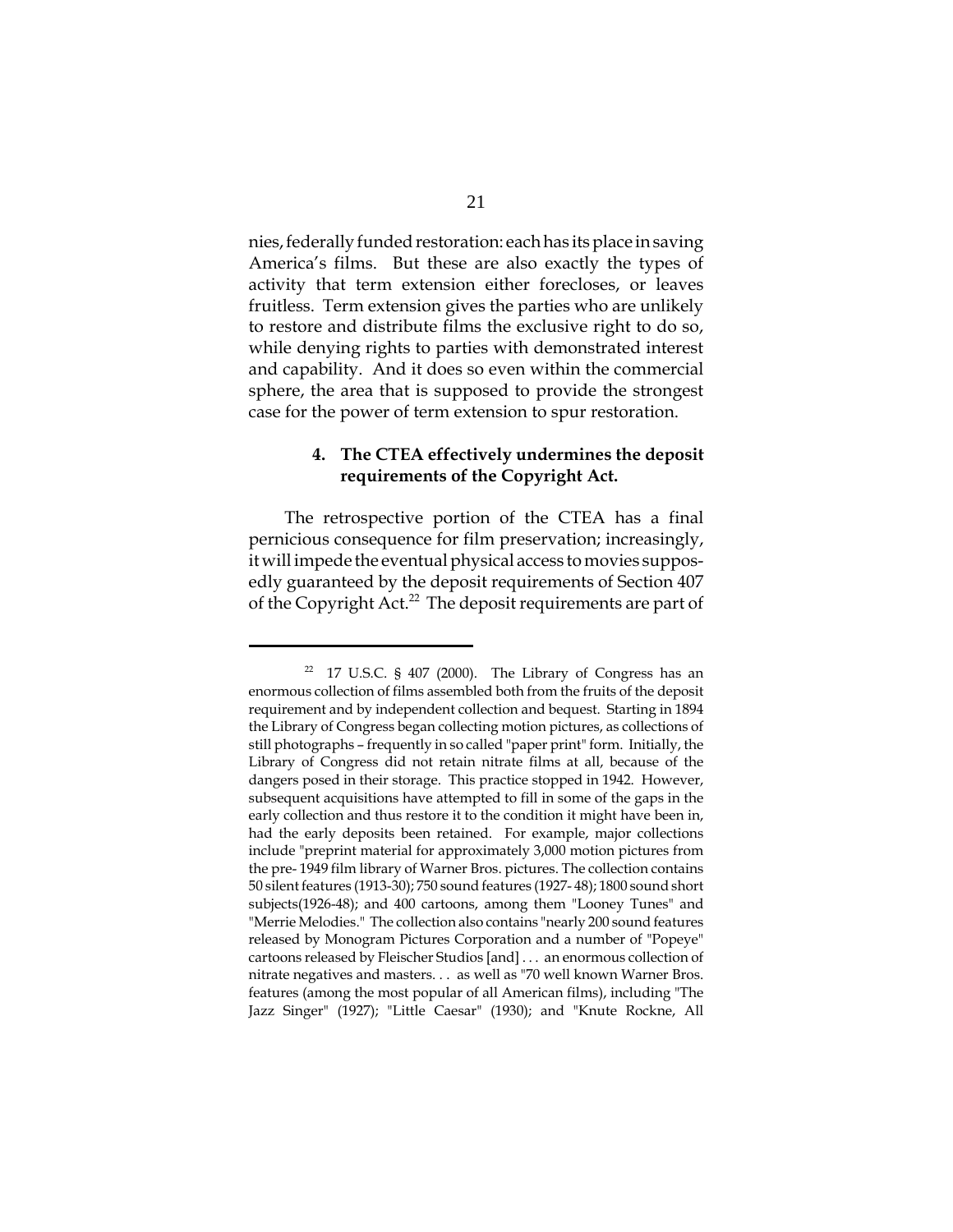the copyright bargain. They operate to guarantee, among other things, that there is a copy of the work available to the public, so that at the end of the copyright term the copyright holder is not in sole possession of the *res,* able to have both a lengthy legal monopoly and then also to exploit the position of market advantage conveyed by exclusive physical control.

The volatile cellulose nitrate base used on most pre-1950 films is prone to shrinkage, to outgassing that destroys the film's emulsion and even to spontaneous combustion. We are already at or beyond the normal life of many of the films that have been deposited with the Library of Congress. It has been estimated that over 50% of the movies made before 1950 have already been lost. *Librarian of Congress Report*, *supra*, at 3. The CTEA's extension of copyright for another twenty years is likely to mean that many of the deposit copies simply turn to powder. $^{23}$  In some cases, these deposit copies will be the only remaining copies of the film. $24$  In other cases, they will be the only publicly available copy; by encouraging Congress to extend the term until the deposit copies literally decompose, the copyright owners have effectively managed to ensure that they can either avoid the

American" (1940)." As the Library notes in its description of the Warner Brothers collection, "[c]opyrights are still in effect for most of the films . . . in this collection." Motion Pictures in the Library of Congress "excerpted from Footage 89: North American Film and Video Sources, New York: Prelinger Associates, 1989" athttp://lcweb.loc.gov/rr/mopic/mpcoll.html (last visited May 15, 2002).

<sup>&</sup>lt;sup>23</sup> Unless the Library of Congress exercises its rights under Section 108 of the Copyright Act, and engages in the expensive process restoring – while being unable to distribute -- its entire collection from those years. *See* 17 U.S.C. § 108 (2000).

<sup>&</sup>lt;sup>24</sup> The Library of Congress Report noted the case of independent film maker Victor Nunez. Nunez was left without a copy of one film after his distributor went out of business, and believes that the copy deposited for copyright protection may be the only remaining one. *Librarian of Congress Report*, *supra*, at 20.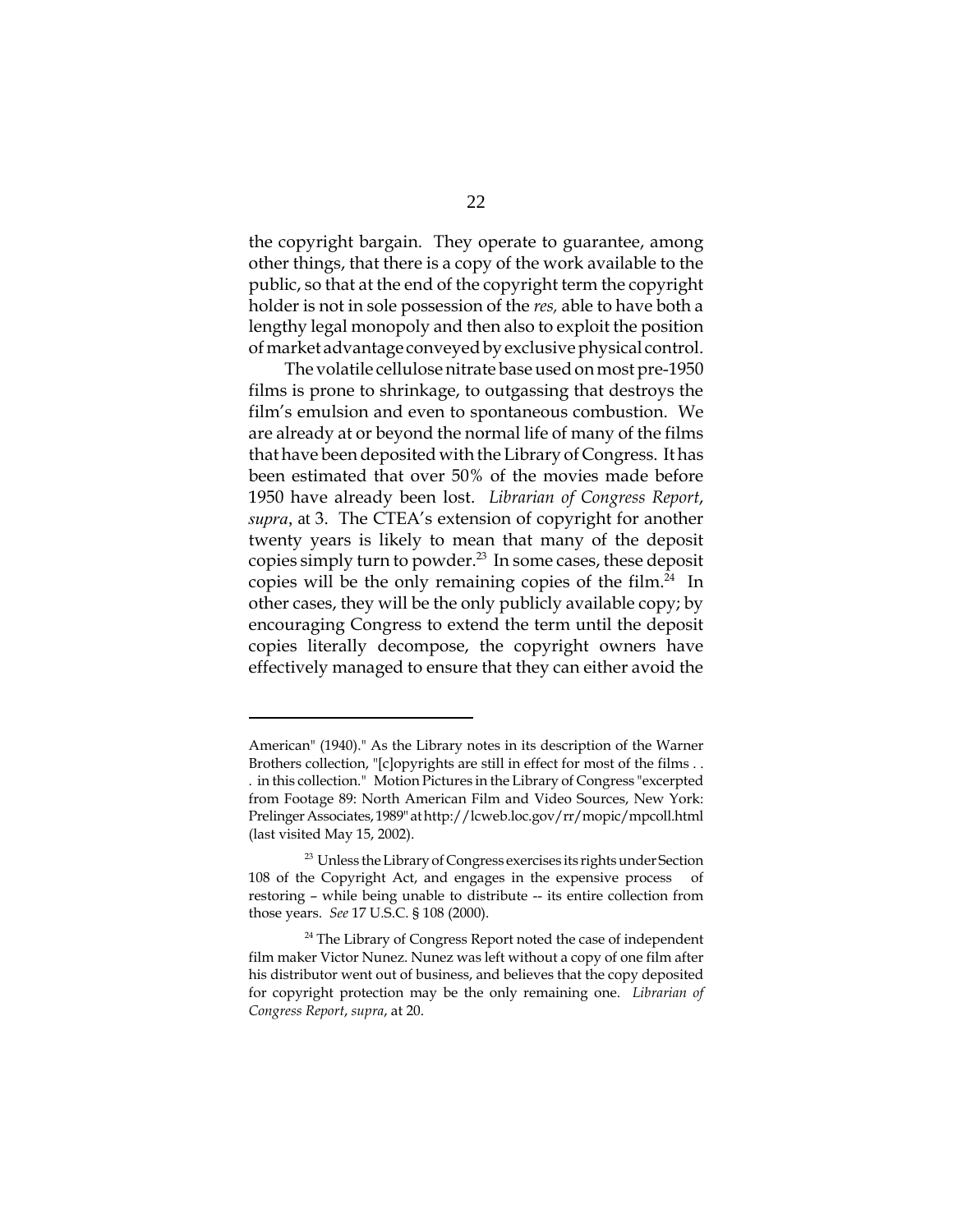consequences of the deposit requirement, or dramatically increase the cost to the public of maintaining a deposit copy.

#### **5. The Congressional findings cannot sustain the legislation.**

Amici have shown that the CTEA actively hurts the cause of film preservation and restoration for the majority of American films. In a record devoid of details, Congress "found" otherwise. S. Rep. No. 104-315, at 13 (1996). But, even where Congress develops a more substantial record, "the existence of congressional findings is not sufficient, by itself, to sustain the constitutionality of . . . legislation" when the rationale underlying the findings does not support Congressional power. *United States v. Morrison*, 529 U.S. 598, 614 (2000). As this Court pointed out in *Lopez*, "[S]imply because Congress may conclude that a particular activity substantially affects interstate commerce does not necessarily make it so." *Lopez*, 514 U.S. at 557 (quoting *Hodel v. Va. Surface Min. and Reclamation,* 452 U.S. 264, 311 (1981) (Rehnquist, J., concurring in judgment)). Rather, the scope of Congress's constitutional power "is ultimately a judicial rather than a legislative question, and can be settled finally only by this Court." *Morrison*, 529 U.S. at 614 (citations omitted). What is true for asserted effects on interstate commerce, is also true for asserted effects on the progress of science through film preservation.

The retrospective portion of the CTEA is already far outside the normal boundaries of the power conferred by the Copyright Clause, involving as it does not a single incentive to create new and original works. It would be perverse for the CTEA's extension of the copyright term on all works in any medium to be justified by its role in encouraging preservation of a few works in one medium. When, even within that medium, it can be demonstrated that the CTEA's effect on the majority of works from the relevant period is actively and undeniably to impede restoration and preserva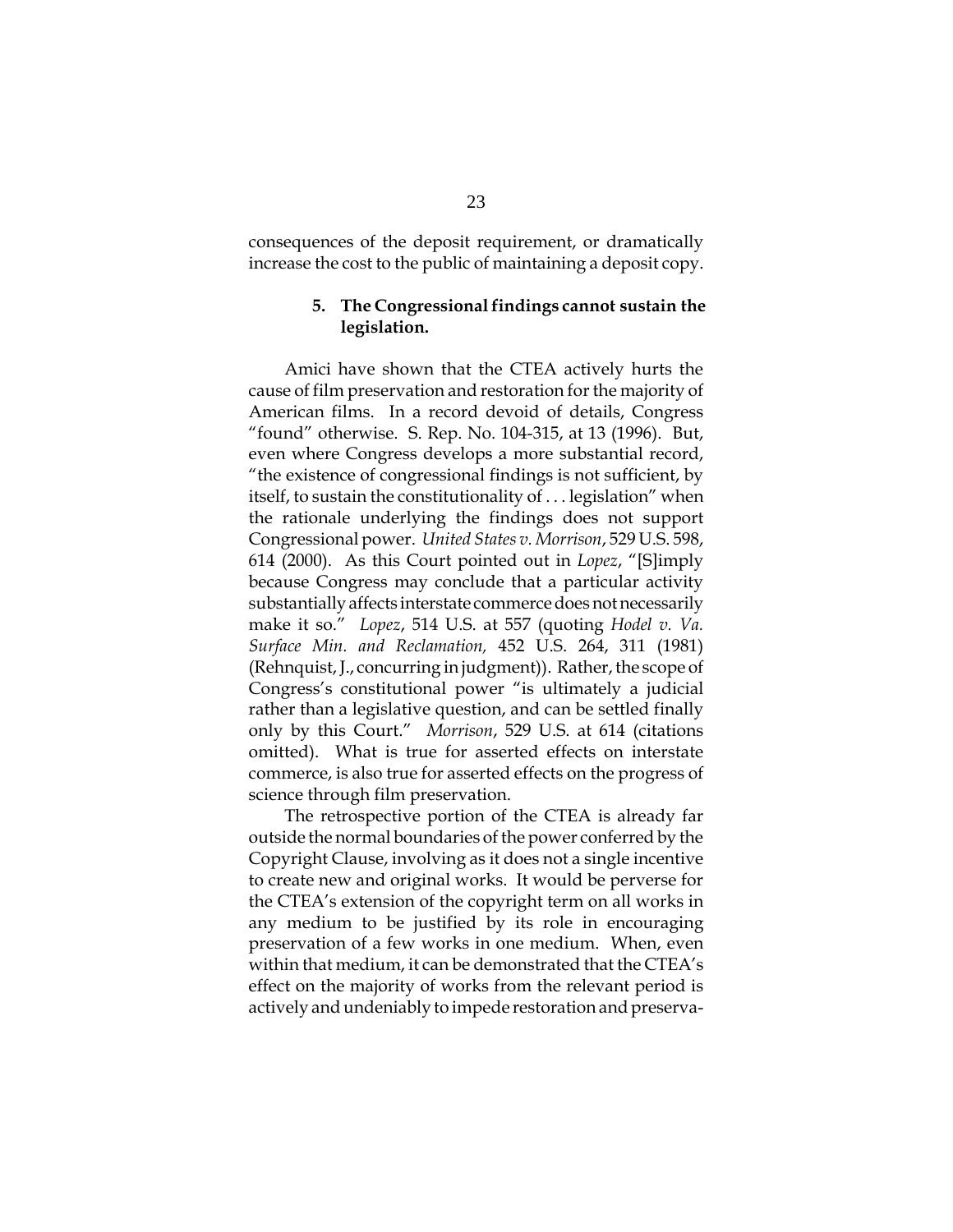tion, no "finding" of Congress to the contrary could possibly be sufficient to make such an enactment constitutional.

#### **II. The retrospective portion of the CTEA violates the First Amendment.<sup>25</sup>**

Congress passed a statute that has in it a provision with the following effect: an entire generation of American culture that, starting in 1998, would have become available year by year, is instead to be controlled under the terms of a statutory scheme for an additional twenty years. These works would have been free for all to use, reproduce, modify, transform, publish, display and perform. Now those who wish to adapt these plays, make these films available over the Internet, sing these songs publicly, or who wish to make new works based on those of prior generation, must ask permission of a private party. If they proceed without authorization they are subject to serious criminal and civil penalties. This portion of the statute has no possibility of encouraging new works. In fact, it applies only to works that have already been created. Is such a provision subject to First Amendment scrutiny? How could it not be?

#### **A. The CTEA is subject to First Amendment heightened scrutiny that its retrospective portion is incapable of meeting.**

The CTEA is a content neutral statute that restricts expressive activity. Such a statute may only be upheld "if it furthers an important or substantial governmental interest; if the governmental interest is unrelated to the suppression of free expression; and if the incidental restriction on alleged

<sup>&</sup>lt;sup>25</sup> Amici believe that the prospective portion of the CTEA likewise cannot pass First Amendment scrutiny but, as in the prior Section, concentrate on the retrospective action of the statute.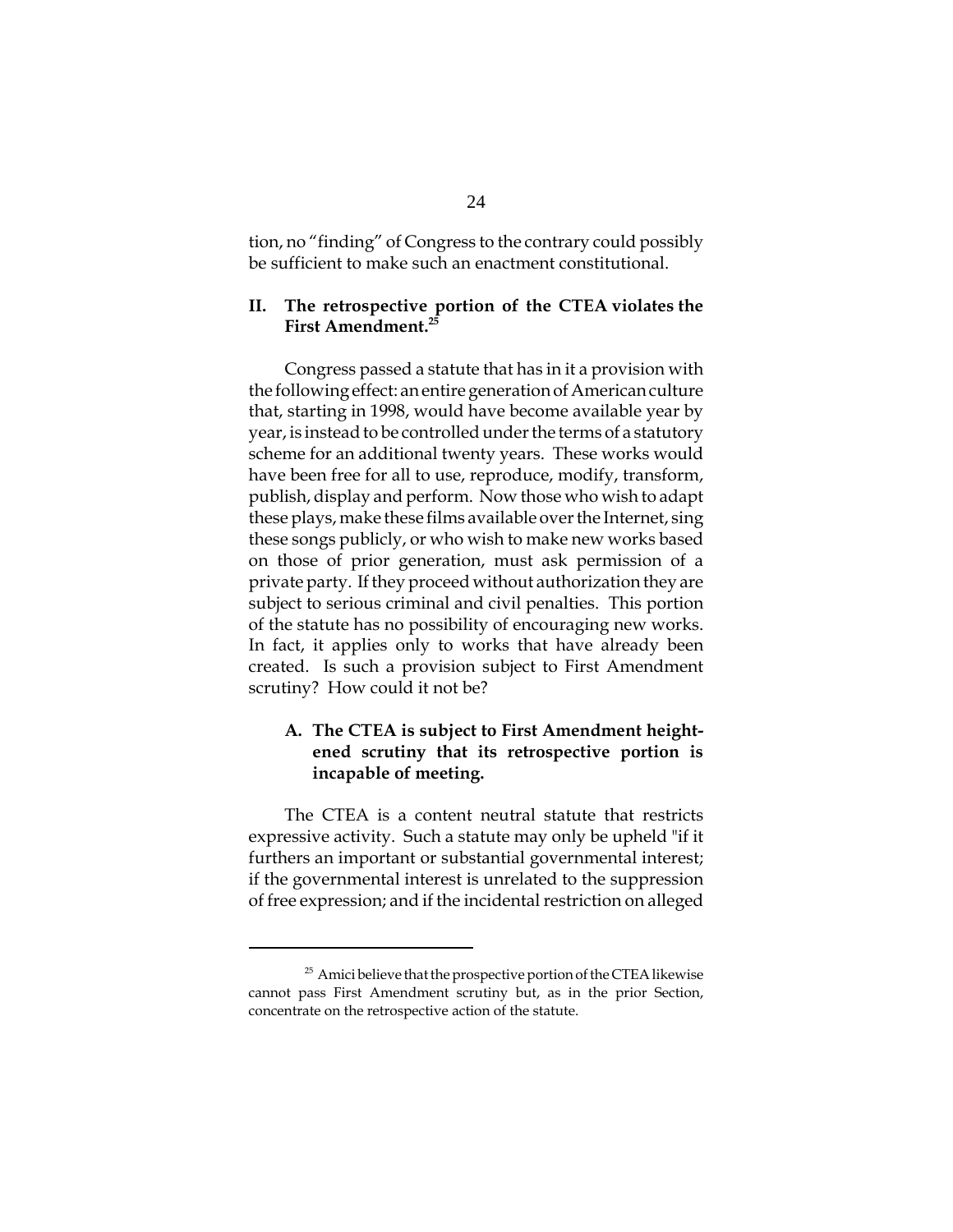First Amendment freedoms is no greater than is essential to the furtherance of that interest." *United States v. O'Brien*, 391 U.S. 367, 377 (1968). Dealing recently with another statutory scheme which has as its ostensible goal the improvement of the information environment, the Court ruled that Congress must show that the statute serves an important government interest in a manner no more restrictive than necessary. *See Turner Broadcasting System, Inc. v. FCC,* 512 U.S. 662, 662 (1994). The Second Circuit has applied the *Turner* standard to Section 1201 of the Copyright Act. *Universal City Studios, Inc. v. Corley*, 273 F.3d 429 (2nd Cir. 2001). Thus, *Turner*-level scrutiny would seem to be the appropriate standard of review here. It is a standard that amici believe this statute cannot meet.

> **1. The important government interest used to justify the CTEA's retrospective extension must both be within the scope of the Copyright Clause and be furthered by the extension of subsisting copyrights. The only "interest" which has any potential to meet both of these criteria is the film preservation rationale.**

Obviously, the constitutionally cognizable "important government interests" that are served by the provisions at issue are limited by the constitutional clause from which the Congress drew its power. Congress may not engage in a constitutional two-step, claiming one set of legislative goals in order to show that the legislation falls within the bounds of the power-conferring clause and then offering a second and different set of "important government interests" in order to allow the statute to pass First Amendment scrutiny. Therefore, in applying First Amendment scrutiny to the CTEA, it is only those goals that are within Congress's power under the Copyright Clause that may be considered as potential "important government interests." As was pointed out earlier, neither "harmonization" nor the need to encour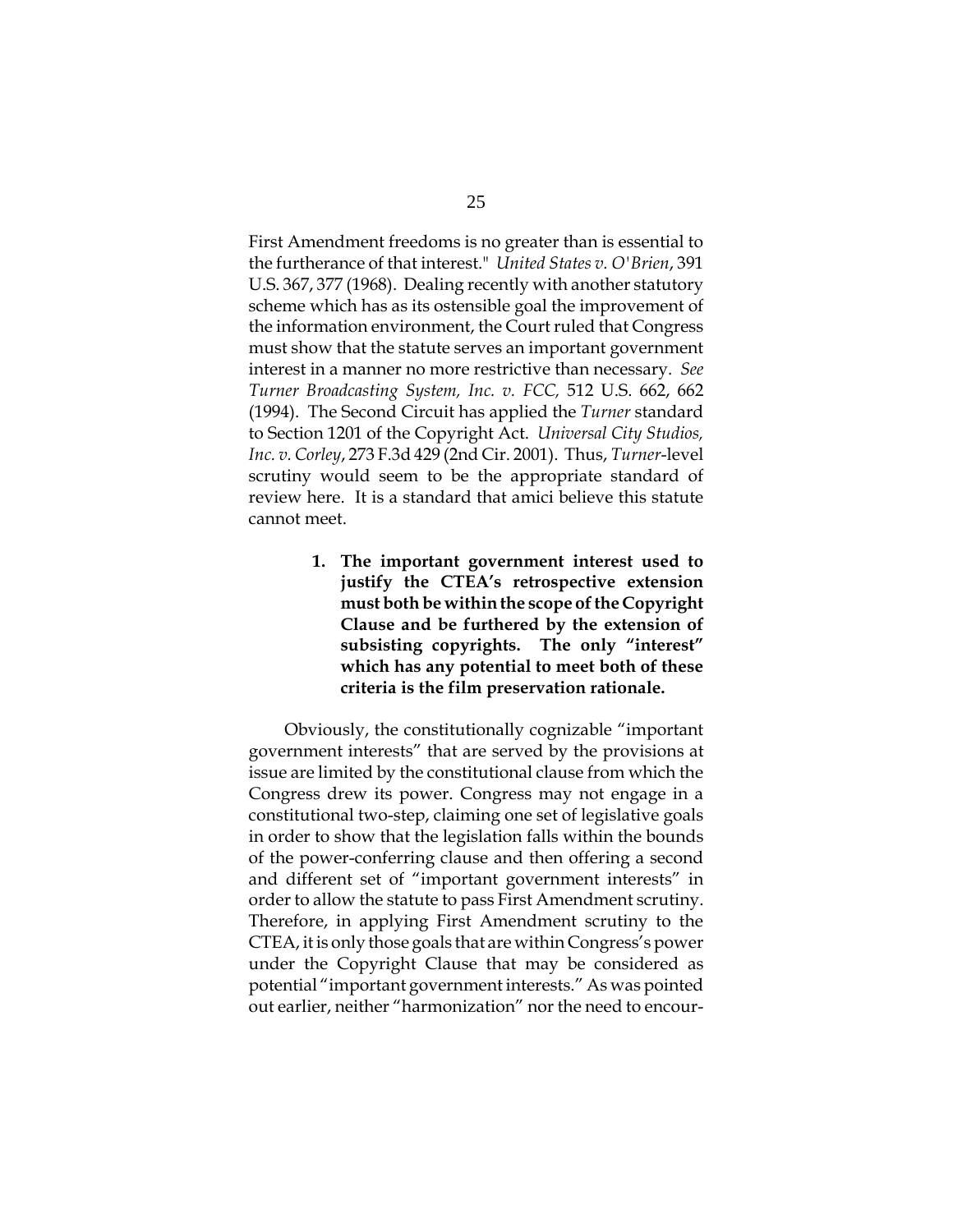age authors by giving greater monopoly rents to their impecunious grandchildren can qualify. When looked at through the filter of the Copyright Clause these are dubious bases even for the prospective extension of copyright. Clearly neither can provide a cognizable reason *under the Copyright Clause* for the *retrospective* extension of existing copyrights.

The only "important government interests" that may be considered in assessing whether the retrospective extension of copyright passes First Amendment scrutiny are those which are a) arguably within the bounds of the Copyright Clause's "promote the Progress" language and b) arguably furthered by extension of subsisting copyrights. In reality, this is a set with a single member: the film preservation rationale.

#### **2. Retrospective term extension of all copyrights is more restrictive than necessary to secure the asserted goal of film preservation.**

Assuming *arguendo* that the film preservation rationale is within the bounds of the Copyright Clause, may the CTEA's restriction over all original works in all media be justified by an empirically dubious claim that it will give a tiny number of private parties the incentives necessary to restore a tiny number of works in one particular medium? Under the *Turner* or *O'Brien* tests only one answer is possible. On its face, the retrospective portion of the CTEA clearly does not serve an important government interest in a manner *no more restrictive than necessary*. In *Ward v. Rock Against Racism*, 491 U.S. 781 (1989), this Court ruled that narrow tailoring of content neutral statutes restricting speech requires that the means chosen not "burden substantially more speech than is necessary to further the government's legitimate interests." *Ward*, 491 U.S. at 799. By contrast, the CTEA's provisions sweep with incomparable breadth, extending the copyrights of all original works in all media for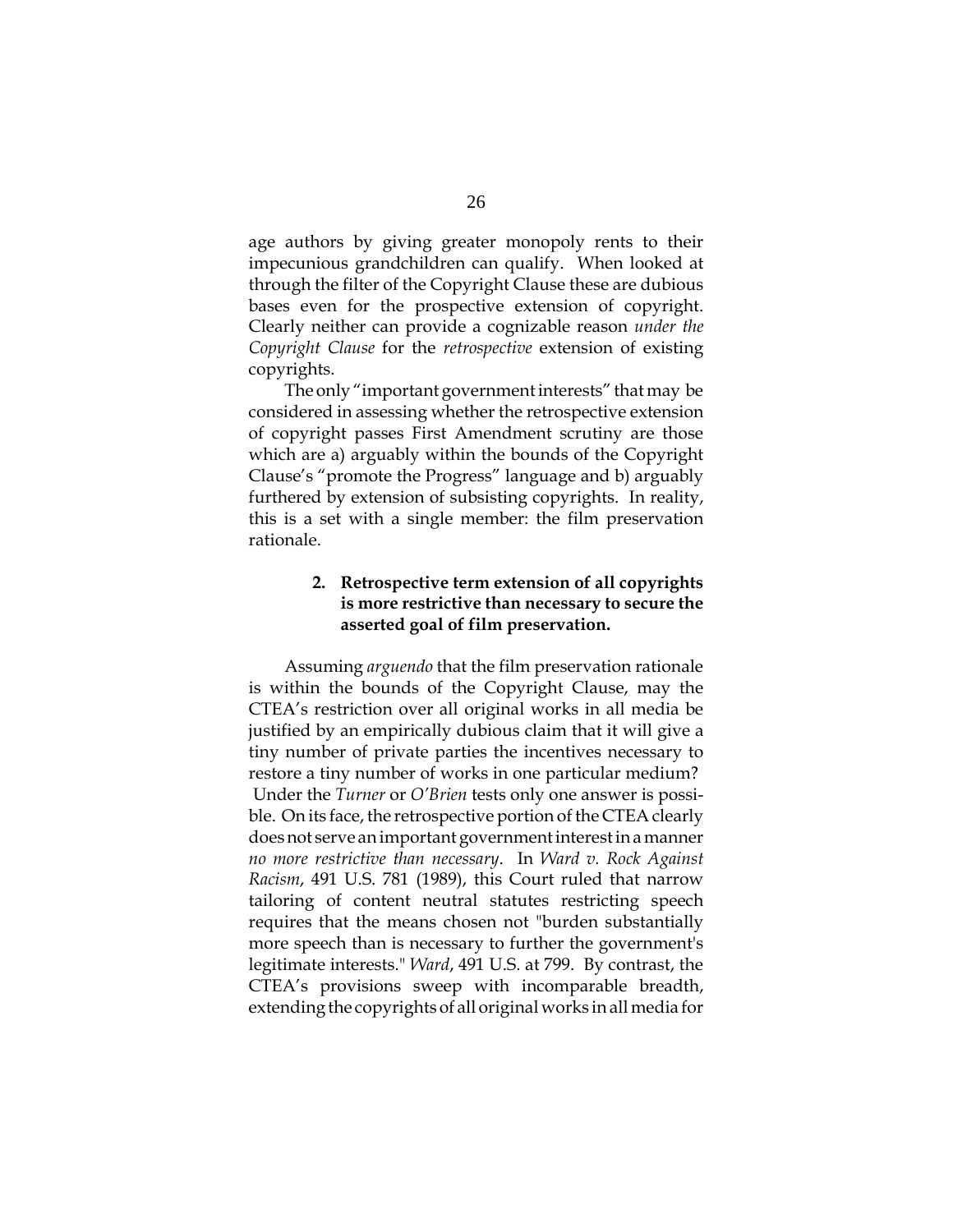twenty years, when the only potential constitutionally cognizable interest is at best limited to a single subset of a single medium. It is hard to think of a better example of burdening more speech than necessary.<sup>26</sup> This Court could find now that it is unconstitutional for that reason, or could remand to the lower court for review under heightened scrutiny.

Copyright is sometimes said to be the "engine of free expression." *Harper & Row v. Nation Enter.,* 471 U.S. 539, 558 (1985). This has led some to the mistaken conclusion that it is somehow partially immune from First Amendment scrutiny. Yet all would concede that even where the "engine of free expression" is operating, copyright still has a number of limitations imposed by the First Amendment – the idea-expression distinction, the limitations on exclusive rights that come from fair use and so on. What then of the case when the engine has already run, has already produced the original expression it is designed to produce? What of the case when we know that the extent of the legal monopoly was sufficient to encourage creation of the expressive work, know it for a certainty because the work has already been created? What of the situation where after the work has been created, after the creators have had the full extent of their lengthy legal monopoly, the Congress then seeks for an additional period of twenty years to deny citizens the ability to copy onto new media, to transform, to restore, to create derivative works or place them on the Internet? In that case we have naked government action which actually criminalizes expressive behavior and does so entirely

 $26$  Congress has a large number of alternative methods of accomplishing this goal, ranging from extensions of existing film preservation statutes such as the National Film Preservation Act of 1996, 2 U.S.C. § 179l (1996) (continuing the National Film Registry, where the Library of Congress designates 25 movies a year as valuable for U.S. cultural heritage) and the National Film Preservation Foundation, (*see* 36 U.S.C. §§ 151701 *et seq.* (1998)) to direct government subsidy for preservation or digitization.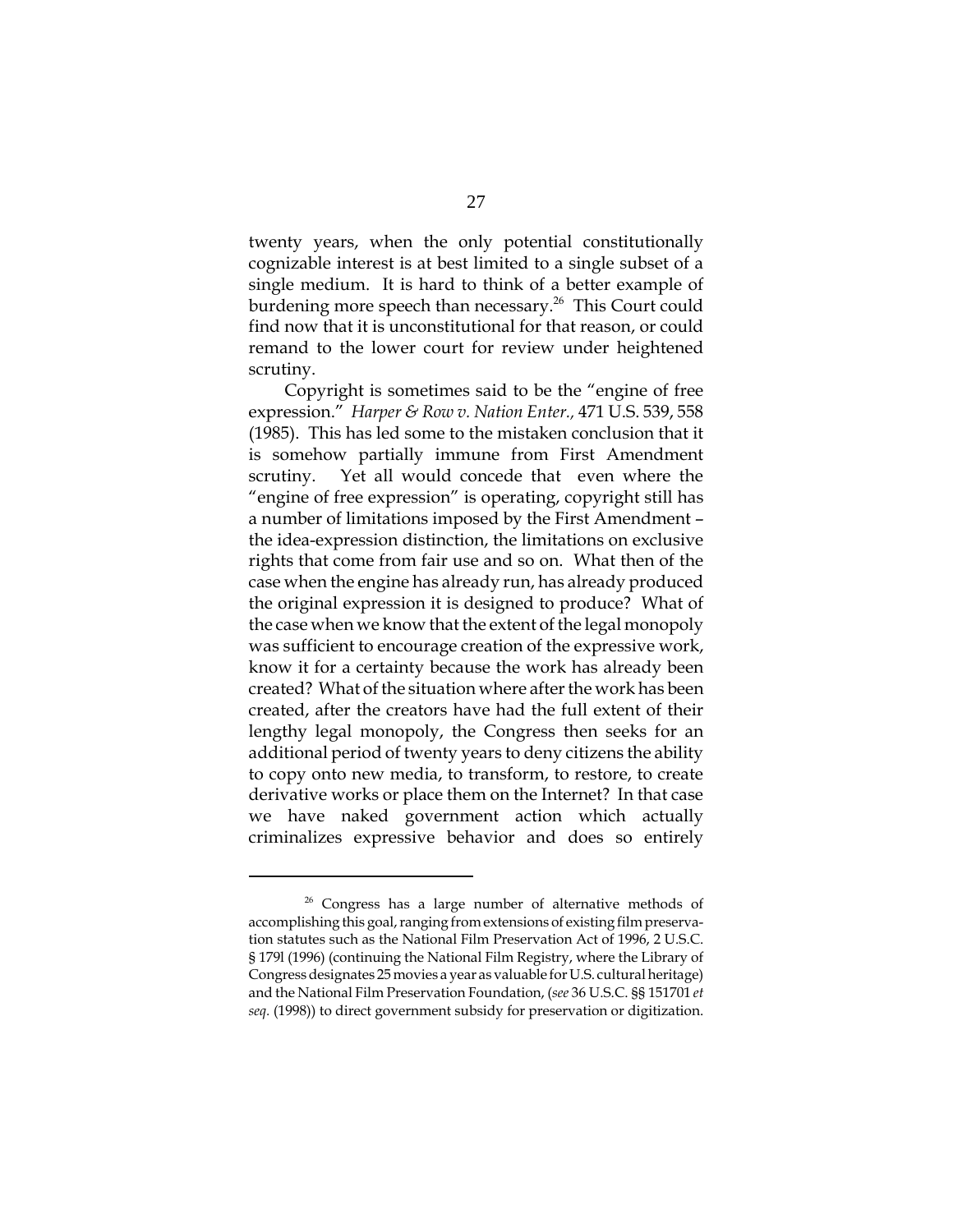without the protective coloration of the legitimate goal of copyright law: to encourage new expression. If there *were* some constitutional doctrine granting partial First Amendment immunity for copyright law, which amici do not concede, it could exist only so long as the reason for the rule was present. *Cessante ratione, cessat ipsa lex*. With the end of any possible incentive for new creation, any "immunity" from the First Amendment would logically vanish.

The CTEA is not a statute which imposes some incidental restrictions on expression as part of a larger regime of conduct regulation. For example, the documentary filmmaker who wishes to produce DVD's of classic movies with an historical introduction and a critical interpretation at the end, or the studio that specializes in mining "orphan films" for stock footage used in contemporary works, must each apply for permission to the owner of the copyright, assuming that the owner of the copyright (or copyrights) can ever be identified. In the absence of such permission, to distribute, reproduce, or publicly perform copyrighted films, or to create derivative works, is potentially to commit a criminal act. The criminal prohibition applies to each of these activities, despite the fact that they lie at the heart of First Amendment protection, that the works being placed off limits require no additional incentive for their creation, and that the lengthened term will, in all probability, mean the irrevocable physical decomposition of a large fraction of the golden years of American cinema.

#### **CONCLUSION**

The CTEA's retrospective extension of existing copyrights exceeds the Copyright Clause's grant of power. While the Congress offered a number of legislative goals for the CTEA, the only one that both has an arguable connection to the Copyright power and that purportedly justifies retrospective term extension is the film preservation rationale. It may be for that reason that the Court of Appeals mentioned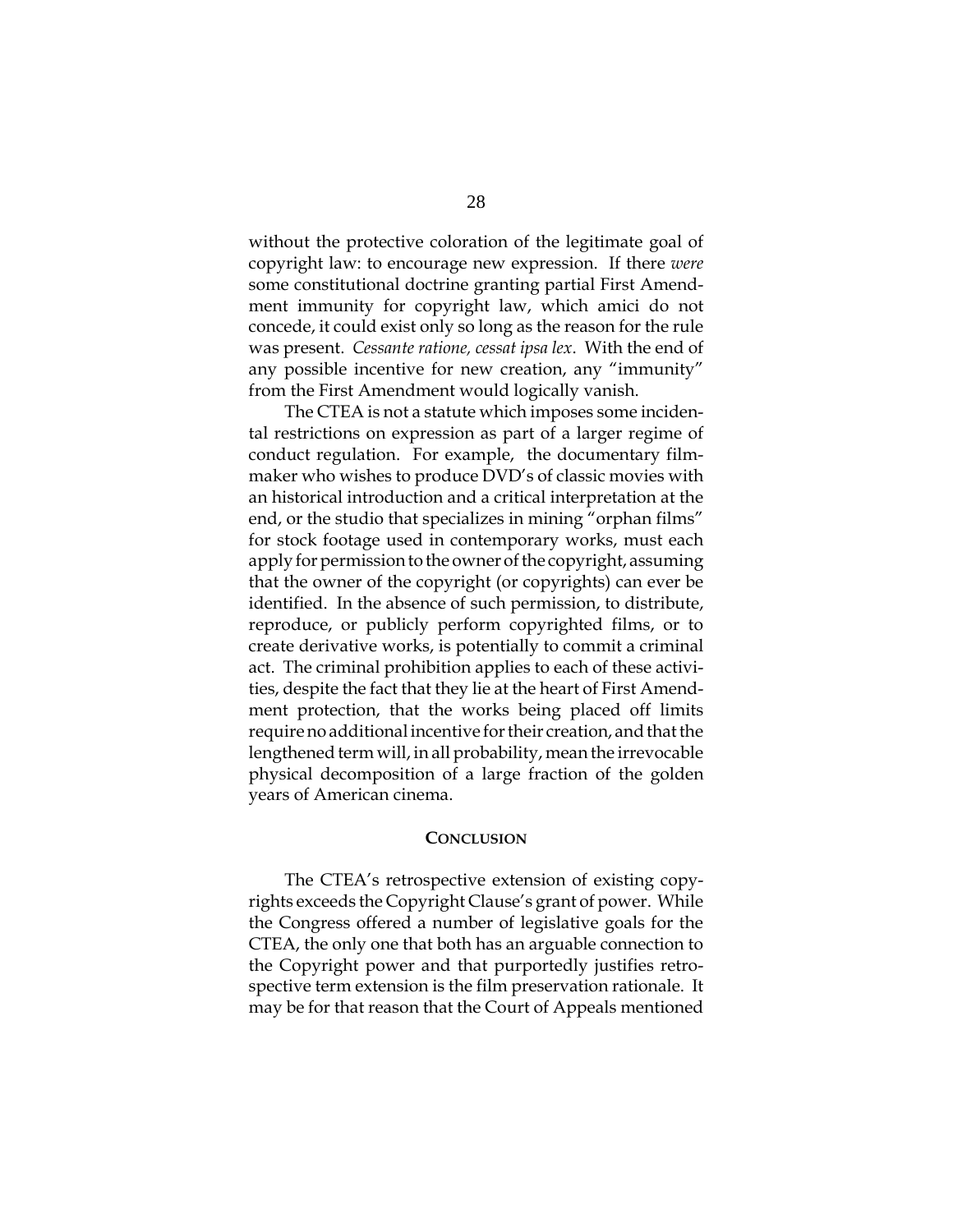preservation and digitization specifically. *Eldred v. Reno*, 239 F.3d 372 at 378-79 (D.C. Cir. 2001). Yet the CTEA cannot be justified in this way. Encouraging restoration turns out to be a thinly disguised "sweat of the brow" protection outside Congress's power. The scope of the extension is also fatal to the rationale. The extension of all copyrights in all media cannot be justified by the need to motivate restoration of a few works in one medium. Above all, the CTEA plainly does not accomplish the goal of encouraging preservation and digitization of American film; in fact, it substantially impedes it.

As to the majority of American films, the "orphan works" for which the "the urgency may be greatest." *Librarian of Congress Report*, *supra*, at 5, the CTEA's undeniable effect is to frustrate preservation attempts. It leaves the majority of films caught in a tangle of rights which term expiration would have cleared. By the time the lengthened term expires it may well be too late. The CTEA also keeps the public from making effective use of the vast holdings of films in the nation's archives, some of them already restored with public funds. It restricts both the restorer and the entrepreneur, the digitizer and the fan. It prevents them from copying, displaying, making derivative works and popularizing anew. Copyright seeks to promote public access; the CTEA forecloses it. Again, by the time the new term expires it may be too late. Even as to the minority of films for which it might be thought to work, namely commercial works under active copyright management, the CTEA turns out to complicate rather than to encourage the process of restoration. For all these reasons, the retrospective portion of the CTEA is outside Congress's Copyright Clause power.

The retrospective portion of the CTEA also violates the First Amendment. It is true that in many cases the courts need never reach the First Amendment in deciding a copyright issue. Yet the First Amendment status of legislation is not inherited by placement; it does not automatically apply